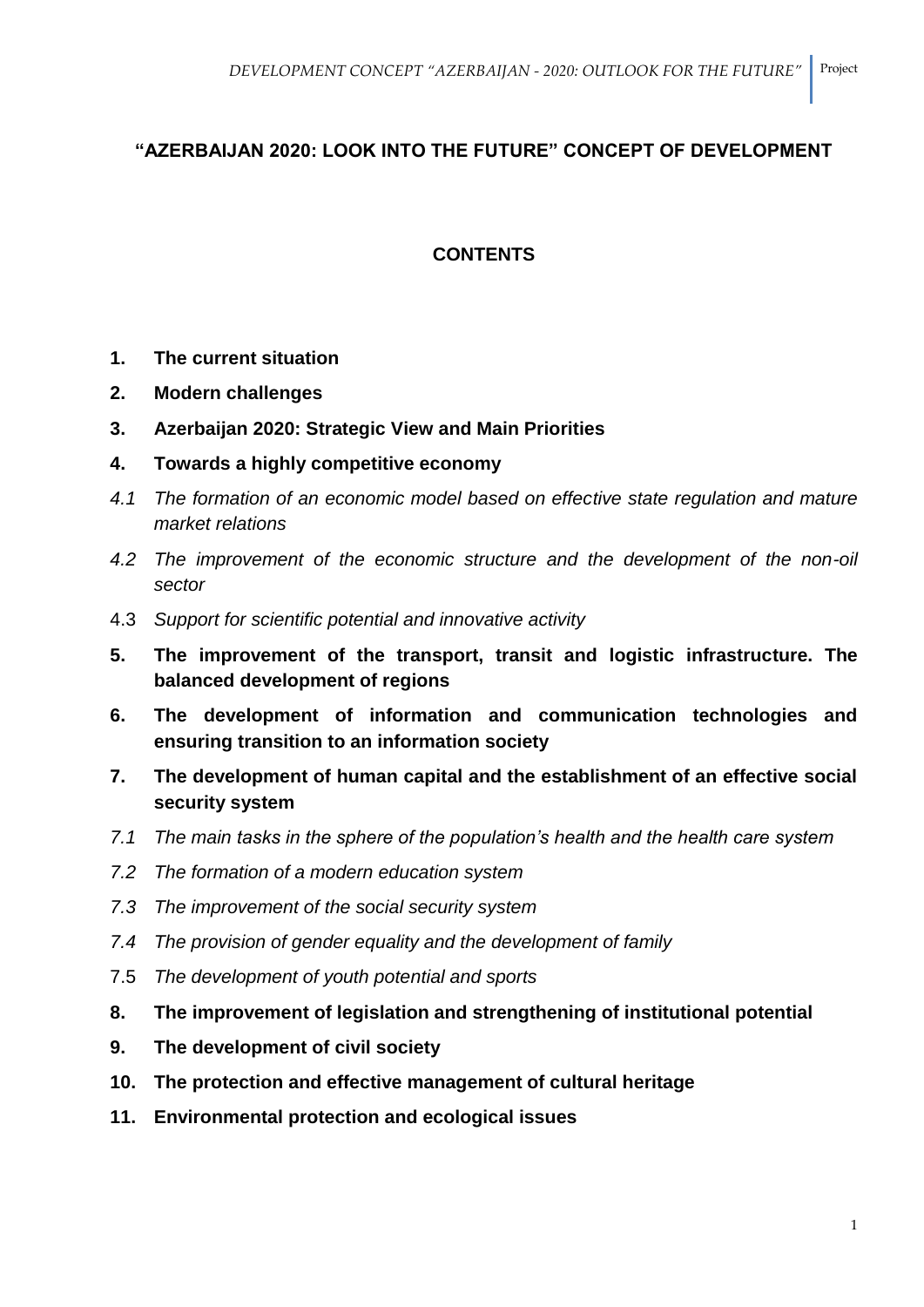#### **1. The current situation**

Modern Azerbaijan has travelled a complicated and at the same time, honourable path in the 20 years of its independence.

The deep crisis of the socialist public-political system and the breakup of a huge country like the Soviet Union in the early 1990s resulted in political chaos, economic paralysis and social collapse in Azerbaijan like in other post-Soviet countries. At that time, military aggression against our country, the occupation of 20 per cent of the country's territory and the displacement of more than one million Azerbaijanis from their homes as a result of the policy of genocide and occupation pursued by Armenian nationalists extremely exacerbated the situation.

Beginning from the middle of the 1990s, our country gradually started to revive and take confident steps towards resolving fateful issues under the leadership of the great leader Heydar Aliyev. First of all, the sustainability of our state independence was ensured and political stability was established inside the country.

At the same time, effective steps were taken to regulate the macroeconomic balance and prevent the hyperinflation that existed at the time, and difficult social issues were resolved with great determination.

The foundation of the use of Azerbaijan's hydrocarbon reserves for the benefit of the people was laid by the signing of the "Contract of the Century" in that period. At the same time, well-thought out large-scale economic reforms were launched. The foundation of the comprehensive institutional changes aimed at replacing the administrativecommand system inherited from the Soviet period with new free competitive relations, purposeful policy measures to form a market economy system, important changes such as the privatization of state-owned property and the formation of new property relations was laid precisely in that period.

The further deepening of the large-scale reforms conducted in our country after 2000 created favourable opportunities for rapid development and allowed our society to rise to a higher level of socioeconomic development. Important steps were taken to improve the investment environment in the country and state administration was reestablished in compliance with modern criteria.

The dynamics of economic growth, which gained a new impulse through the comprehensive extraction and export of natural resources and economic growth in Azerbaijan even during the 2009 global economic crisis, show that the strategic line that was chosen was being conducted successfully. Along with that, with the channelling of oil revenues into the non-oil sector, serious achievements were secured in the development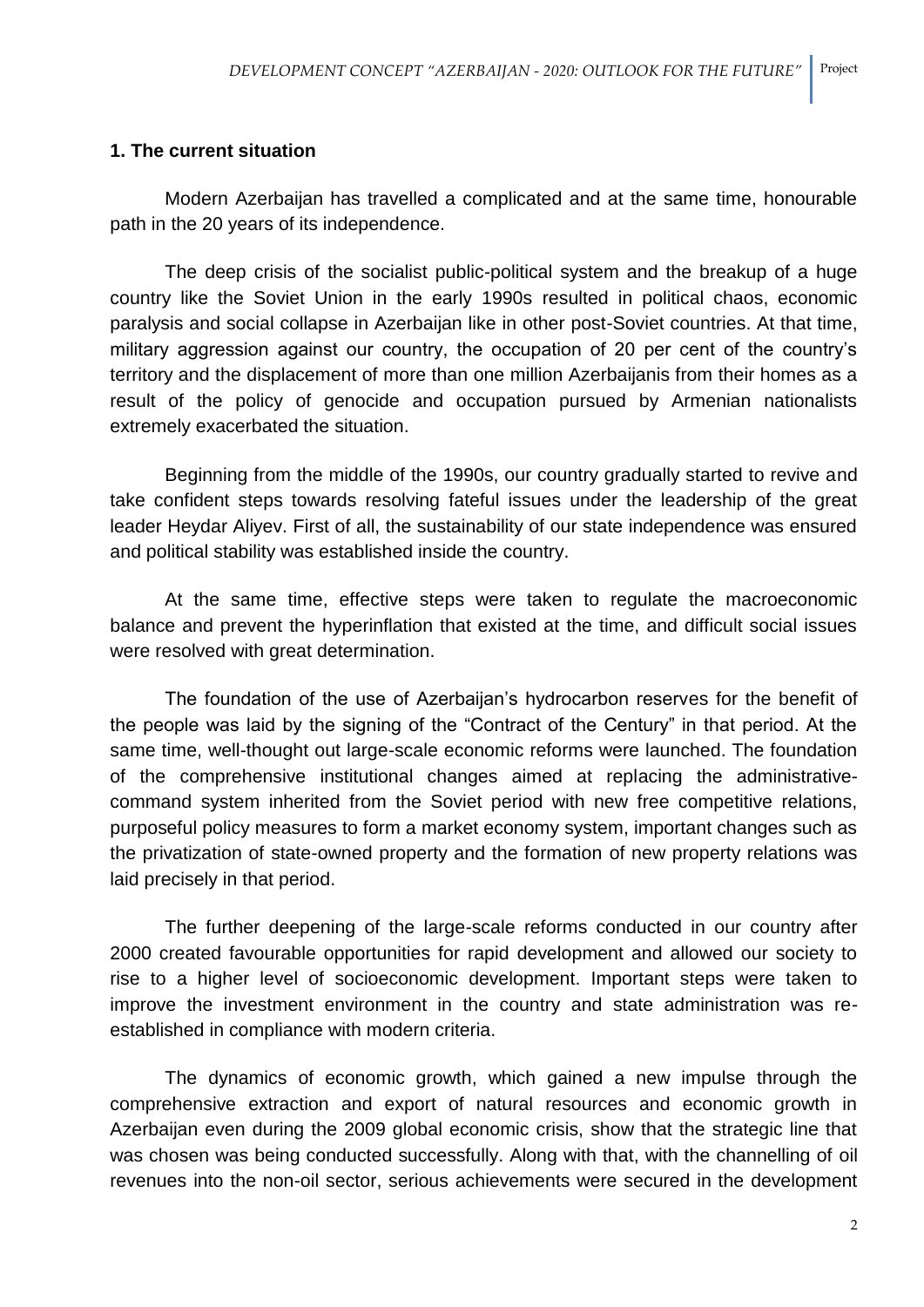of this sphere, and the average annual growth rate in the non-oil sector over the past 10 years reached almost 11 per cent.

In 2011, the real GDP increased threefold compared to 2003. According to the results of 2011, Azerbaijan owned more than 70 per cent of added value in the South Caucasus and strengthened its positions as a leading state of the region.

Over the past eight years, the country's strategic currency reserves increased by more than 22 times and reached 41 billion US dollars at the end of 2011, which is about 10 times higher than the state's foreign debt.

Along with that, the opening of new production spheres and the creation of new jobs in the non-oil sector, the unprecedented development of the transport and communal infrastructure, the creation of modern social infrastructure enterprises, including the construction of new education, health and sports facilities formed the basis of the general dynamic and sustainable progress of our country in this period.

It must be especially noted that during these years, Azerbaijan secured significant progress in the effective resolution of social problems, and the system of social security was established anew in compliance with advanced international standards. A new pension system was launched, and a system of targeted social assistance and social allowances was established and developed. As a result of the successful social policy, the level of poverty declined from 49 per cent in 2000 to 7.6 per cent in 2011, while salaries and pensions increased several times over.

As the economic potential of the republic increased, favourable conditions were created for the development of the health system and problems in protecting the population's health started to be resolved consistently. The budget allocated to the health system increased by more than 10 times over the past 10 years and now exceeds 650 million manats. Over the past 10 years, more than 400 health institutions, most of which are located in regions of the country, were built or refurbished, and all the health institutions were provided with modern hardware and equipment.

Important measures have been taken to protect the health of the republic's population and improve the quality of medical services. Significant achievements were gained in the fight against infectious diseases, and this sphere is always in the focus of attention as a priority sphere of practical medicine.

The significant achievements in the sphere of education are directly linked to the socio-economic policy directed at modernizing our country in recent years. Suffice it to say that in 2011, the total amount of budget funds allocated to the education sphere increased by more than five times compared to 2003 and reached 1.5 billion manats. Over the past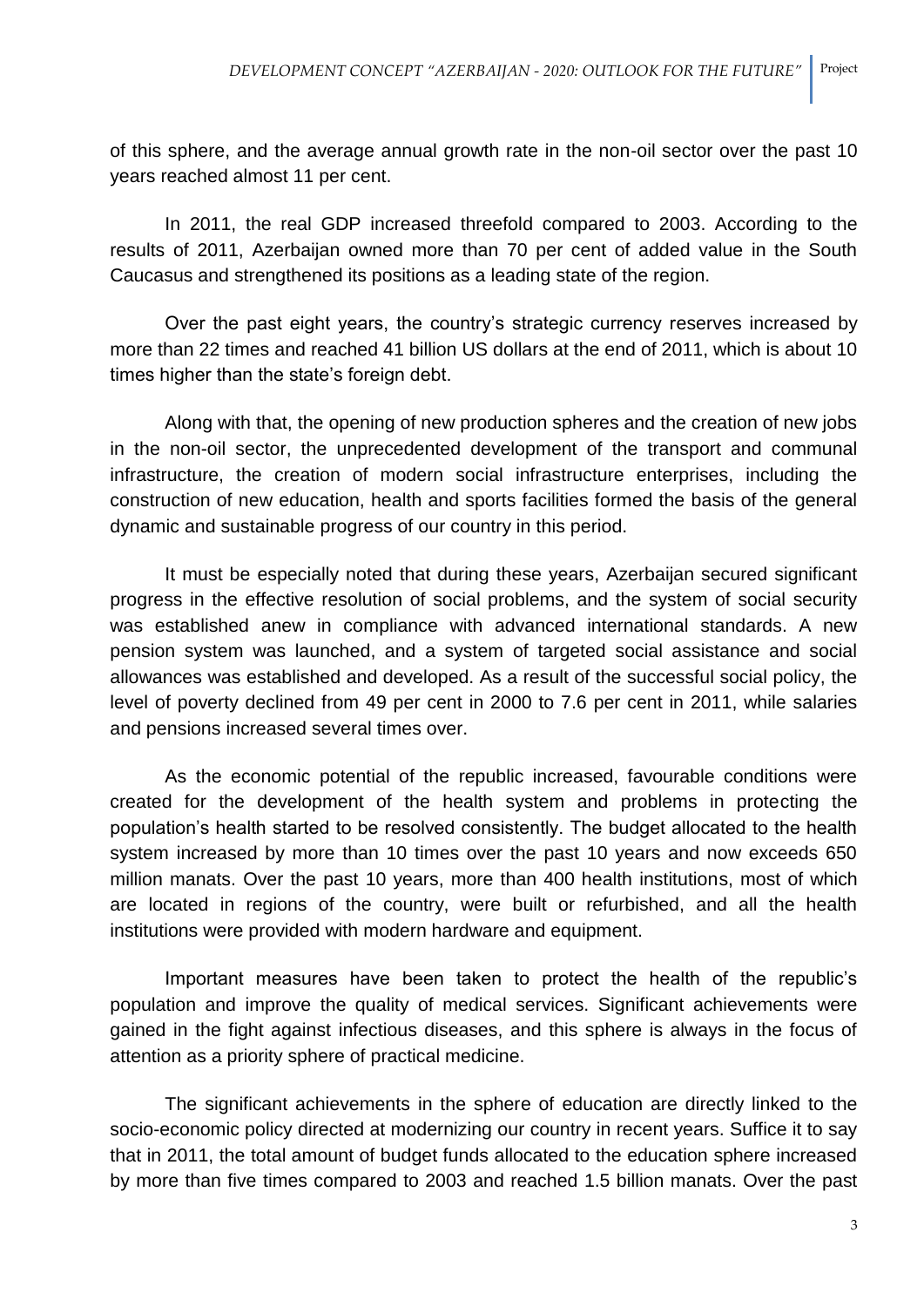period, significant steps have been taken to modernize the education infrastructure in our country and as a result, the conditions of education improved for more than one million pupils. Reforms were carried out to renew the content of education, and important steps were taken to integrate Azerbaijani education into the European education system. Along with that, as part of "the state programme on the education of Azerbaijani youths in foreign countries in 2007-2015", 1,204 people have been sent abroad so far at the expense of the State Oil Fund. In general, 10,700 young Azerbaijanis are being educated in the leading universities of the world at the expense of other sources and on personal initiative.

Significant achievements were gained in the sphere of computerizing education. Although in 2004, there was one computer per 1,063 pupils, the correlation now is one computer per 20 pupils. As part of the "People's Computer" project, more than 10,000 teachers were provided with computers, 1,200 educational institutions were connected to the Internet and 75,000 people underwent relevant training covering pedagogical and technical personnel and learnt ICT skills. Educational resources on various subjects were prepared and handed over to schools, while an "electronic school" project was launched in 20 schools.

The country's achievements in the socio-economic sphere are also reflected in the improving assessments of the Azerbaijani economy by international rating agencies (Fitch Ratings, Moody's, Standard & Poors). In the report "Doing Business" prepared by the World Bank and International Finance Corporation, Azerbaijan's position improved, and the country took the leading position among the CIS and regional countries in the Global Competitiveness Report of the World Economic Forum.

In the World Bank classification of per capita GDP, Azerbaijan entered the group of  $countries<sup>1</sup>$  with "high average incomes" earlier than other CIS states. Along with that, according to the report of the UN Development Programme on human development in 2010, Azerbaijan left the group of countries with "average human development" and entered the group with "high human development".

The formation of a democratic society and transparent public relations in Azerbaijan in the years of independence formed the main basis of state policy. Political pluralism in the country became the necessary basis of public progress in the country. Currently, there are appropriate legal and democratic political conditions for the free activities of political parties in the country. Today, 55 political parties are registered in Azerbaijan, and 11 of them are represented in the parliament. Political parties are closely involved in the publicpolitical life of the country and are represented in elected and other government bodies.

 $\overline{\phantom{a}}$ 

 $1$  Countries are grouped on the basis of the GDP calculated in 2010 using the Atlas method of the World Bank. Countries where per capital GDP is 1,005 US dollars or less belong to the group of low-income countries, 1,006-3,975 US dollars – countries with low average income, 3,976-12,275 US dollars – countries with high average income, and 12,276 and more - high-income countries.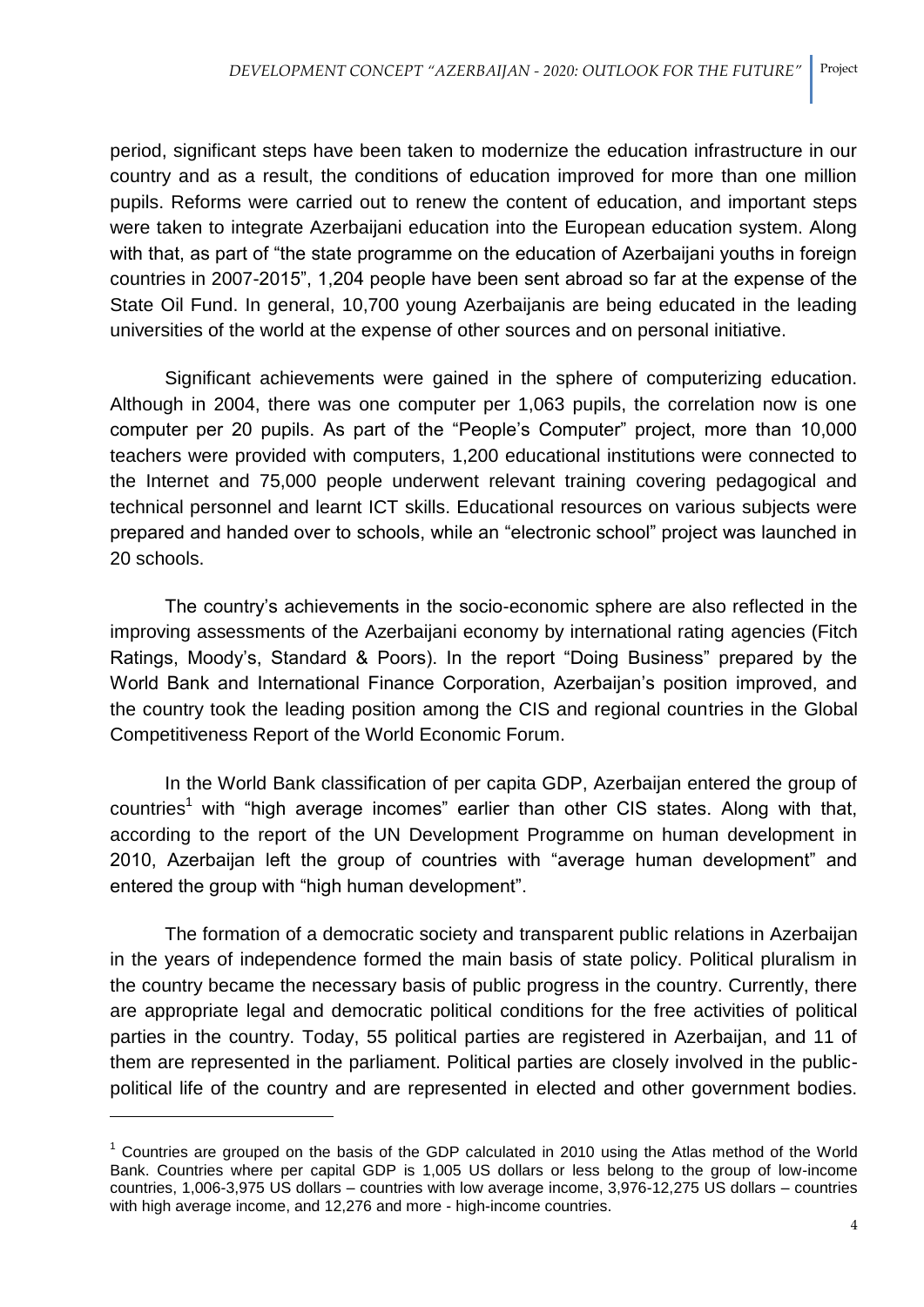Additional opportunities have been created to strengthen the material-technical base of political parties and increase their role in the country's political system and in the development of civil society.

The formation of a new system of public relations based on democratic values resulted in important changes in the structure of society and created conditions for citizens to play a more active role in public-political processes. The civil society in the country is currently experiencing an active phase of development. More than 2,700 NGOs are operating in the sphere of human rights, education, health, culture, economy, social issues, ecology, gender and other spheres, and their number is steadily increasing. Over the past 10 years, important steps have been taken to create NGOs and improve the legislative base in order to make effective use of their potential. The necessary environment has been secured to provide NGOs with access to financial sources. Along with that, a free and pluralist press is taking shape in the Azerbaijan Republic in line with world standards.

All this was possible as a result of the consistent conduct of a well-thought out and purposeful policy. The state programmes adopted by the country's leadership, concept and strategic documents and their practical implementation are of special importance as a mechanism of implementing this policy. Suffice it say that there are currently 60 state programmes, strategies and concepts in place, and these are of special importance in developing all spheres of our country's public life.

We can say with full confidence that the transitional period has already ended in Azerbaijan. A new socio-economic system, which is based on free market relations and political pluralism and has its own rules, has been established. The formation of the appropriate infrastructure for the functioning of an effective economy is nearing the end. A reliable system of social security has been established for the population, and this system is currently improving.

The President of the Azerbaijan Republic issued an instruction on the preparation of the Development Concept "Azerbaijan – 2020: Look into the Future". The need to prepare such a concept is due to the fact that our country has stepped into a new stage of development. The achievements that have been gained allow Azerbaijan to set even higher goals and determine the tasks that stem from these goals.

# **2. Modern challenges**

The information and communication technologies that rapidly developed and spread in the first decade of the  $21<sup>st</sup>$  century and the processes of globalization that received a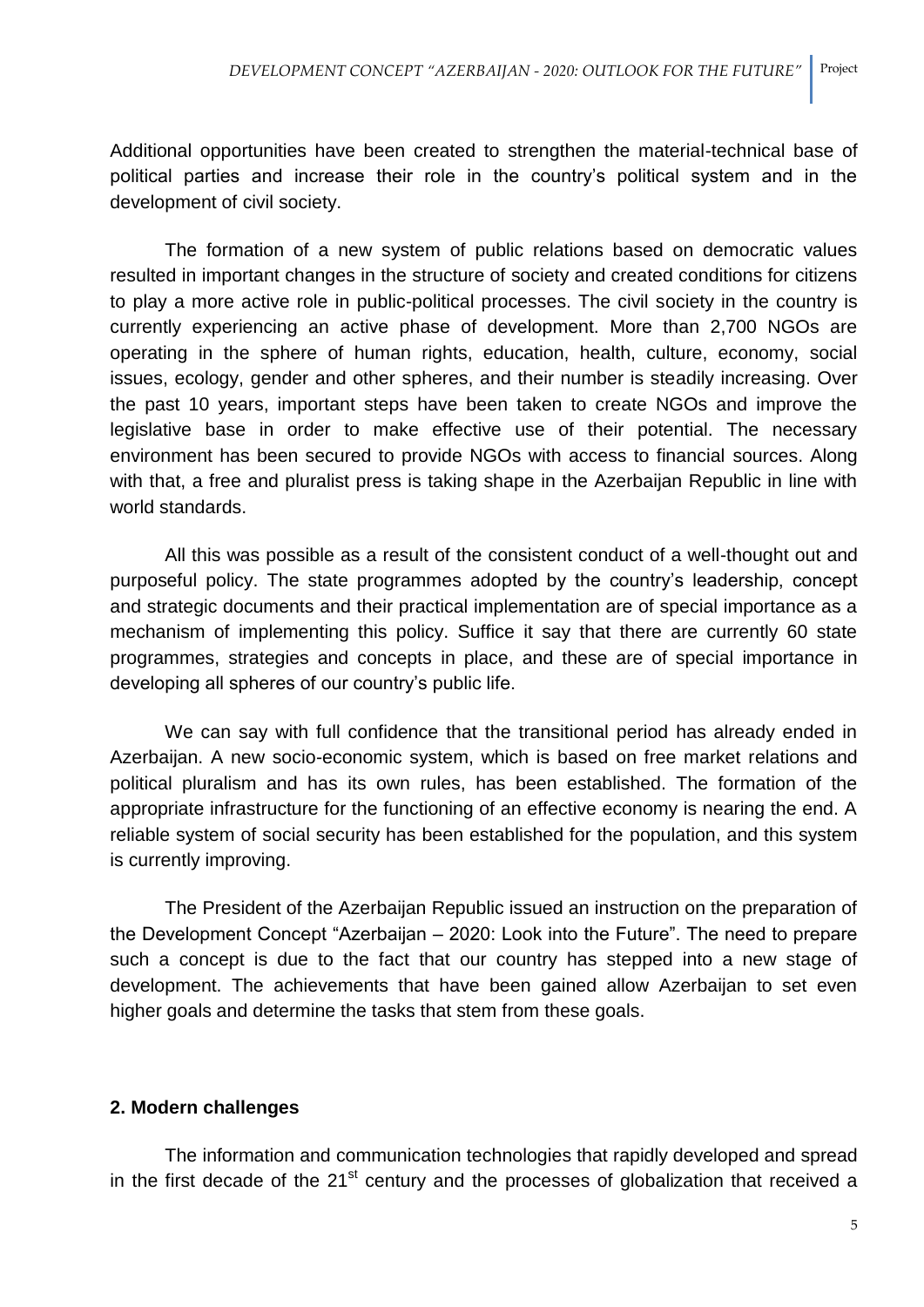new impetus in this regard are seriously affecting the socio-economic life of various countries. In this sense, Azerbaijan is no exception. Factors of a global and planetary nature are penetrating the flow of processes almost in all the spheres of the country's life – economic, social, political, humanitarian-cultural, etc. Along with that, as is the case in any country, in Azerbaijan there are also regional (typical of regional countries) and domestic factors by origin and sphere of influence, and taking them into account in managing various spheres of the country's public life is of special importance in terms of forming an effective policy.

The main factors (challenges) are divided as follows for convenience.

1. With the gradual intensification of innovative activity at a qualitatively new level in conditions of globalization, the pace of change in economic processes in the whole world, copying of innovations and their application in the sphere of production is increasing in an unprecedented manner. This, in fact, is the "positively charged" effect of globalization and gradually allows an increasing number of countries to benefit from achievements in the sphere of innovations, advanced technical standards and new methods in management. According to predictions, world economic growth in the short- and medium-term will take place precisely as a result of this factor.

In the coming years, trade is expected to grow more rapidly than production worldwide and globalization and regional integration is expected to expand even further. It is believed that new standards will be determined regarding international trade, competition, intellectual property and the environment and the role of international organization in this sphere will strengthen. The global and regional competitiveness of countries that prefer specialization on the international market, develop production technologies and innovative potential and thus promote the fields that create higher added value is expected to increase. The development of industry on the basis of innovations will be possible as a result of the strengthening of scientific and technological potential and expansion of education opportunities. It is important to ensure that developing countries achieve economic growth based on productivity and form comparatively more advantageous production spheres.

2. In this situation, the main issue facing Azerbaijan is that countries of the world do not retreat in the process of development. This, first and foremost, requires constant attention to such an important issue as preventing the danger of the country turning into a raw material appendage for the world economy in the medium- and long-term and becoming a technological "outsider" by eliminating the economy's current dependence on the export of hydrocarbon reserves. Although the export of hydrocarbons has been the main driving force of economic growth in the past decade, the main issue facing us at the current stage is to ensure the rapid development of the non-oil sector, increase the effectiveness and competitiveness of the economy and secure its progress based on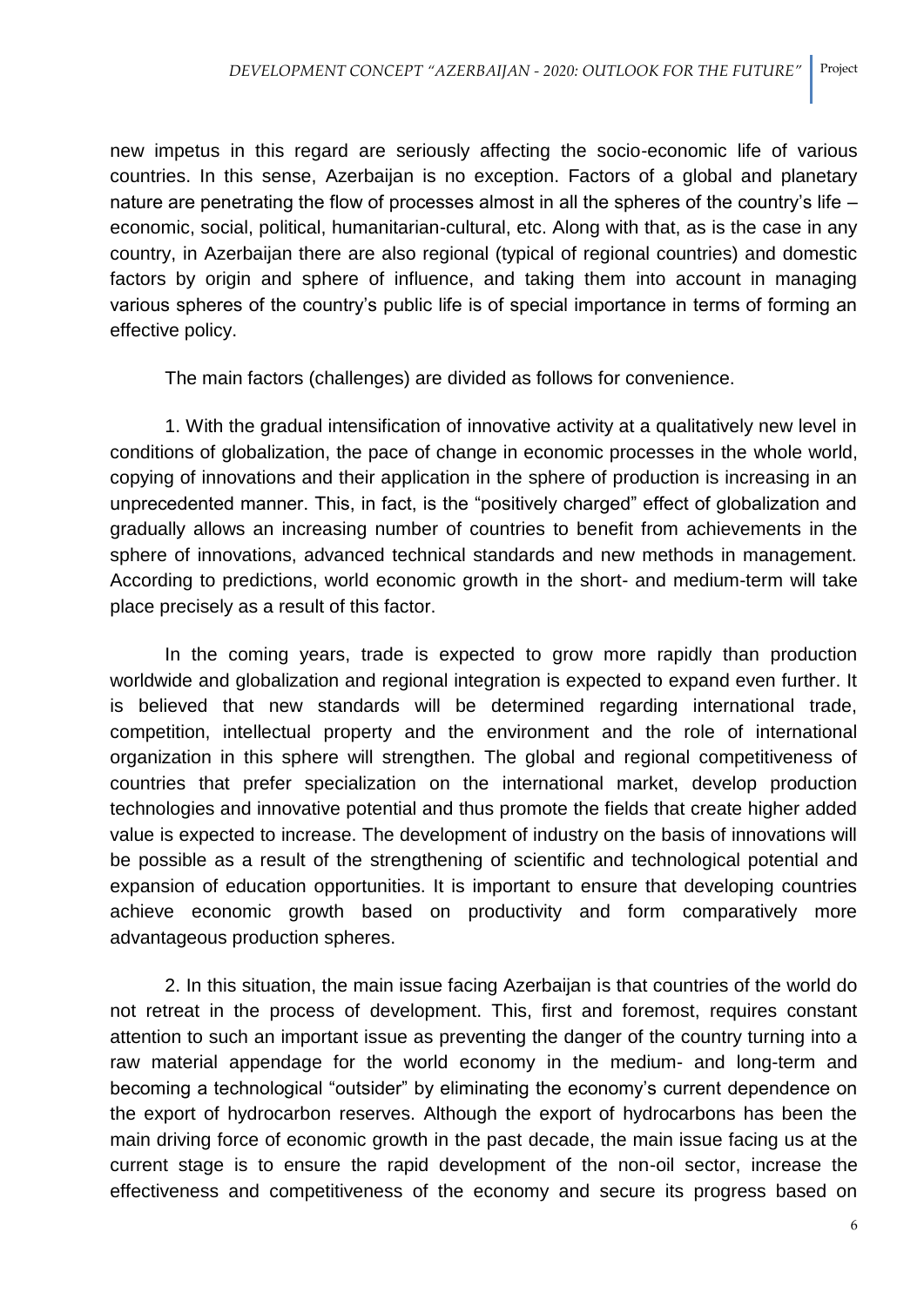innovations. In other words, it is necessary to lay the foundations of transition from a traditional economy to a "knowledge-based economy" now and prioritize the appropriate development of human capital, which is a decisive factor for this.

Along with putting forward relevant requirements for the formation of the economic model, this also leads to drastic changes in the education system and increases the importance of such components of education as additional and lifelong education and signifies the growing role of ICT and virtual education and knowledge of computer networks. At the same time, the importance of intellectual property, the main mission of which is to stimulate creativity and innovation and support the regulation of the market, will also increase.

3. Globalization, which brought great risks along with broad opportunities, has increased the tendencies of free production on the global scale, trade, capital flight and labour migration. The uncertain nature of development in countries of the world strengthened even further and the countries regarded as centres of power that have a decisive role in determining the dynamics of the world economy were joined by new countries – China, India, Brazil and so on. In turn, this affects economic and trade relations and the redistribution of resources and also leads to the strengthening of international competition.

The next period will be characterized by the change of the balance between the main centres of the world economy, its reconstruction in this regard and the strengthening of the role of regional economic unions. This opens new opportunities for Azerbaijan in terms of foreign economic integration and allows it to prefer the global context in the direction of socio-economic development, go beyond the local regional framework and benefit from involvement in the economic relations and markets of various economic areas. Currently, the special weight of economies developing both as the destination and source of foreign investments is increasing. It is predicted that during the post-crisis period, the pace of economic growth in high-income countries will be about twice as less as in developing countries. As a result, developing countries will be the main locomotive of global economic growth.

4. One of the characteristic features of globalization is the spread of "negatively charged" processes along with such a positive factor as the spread of technologies and innovations and the ability of these processes to "take over" the countries involved in worldwide economic integration. From this point of view, the global economic crisis, which began in 2008 and is now continuing on a new wave, stands out for its scope in history. The Azerbaijani economy was quite well-prepared for the global crisis and maintained the surplus in the net international investment position and the stable rate of the manat despite high investment risks at the time of the crisis and the influence of the wave of devaluation in neighbouring countries. This was possible due to the rational macroeconomic and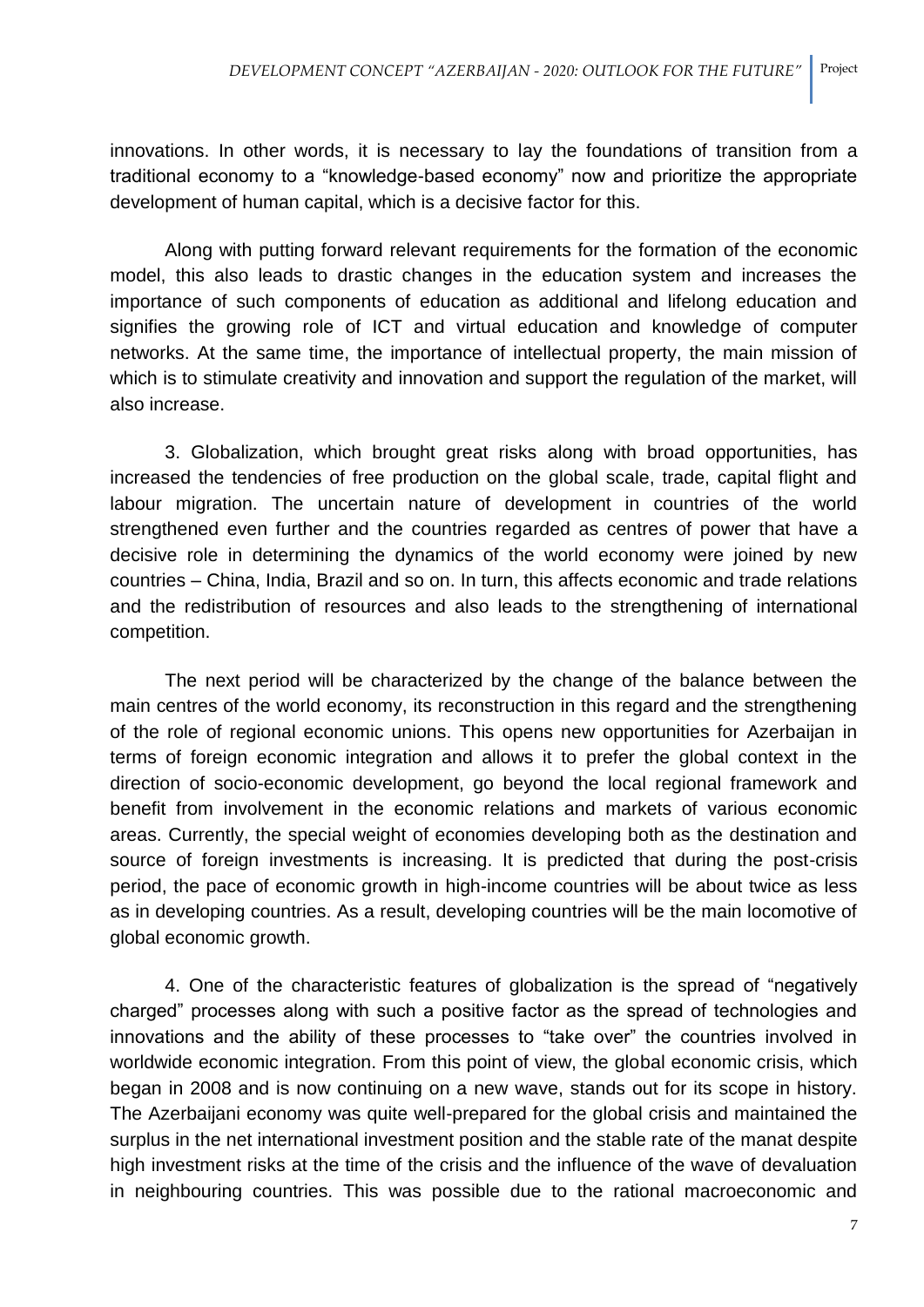monetary policy in the country before the crisis, currency reserves that had been created and the forward management of financial risks.

Along with that, the global crisis and its consequences necessitate the creation and strengthening of protective mechanisms against depressive scenarios in modern economic architecture. Along with traditional rescue financial funds, it is of special importance to take special anti-crisis measures that will be used in the state regulation of the economy, secure the diverse structure of the national economy and its ability to quickly adapt to new conditions.

5. In the current stage, one of the issues facing humanity and having a great influence on the public and political life of every country is the disruption of the ecological balance as a result of industrialization which has been speeding up worldwide for years.

In the local and regional context, Azerbaijan's ecological problems are mainly related to oil extraction carried out for decades with imperfect methods in the Absheron Peninsula and Caspian Sea without taking into account the ecological consequences. Apart from that, the mass extermination of flora and fauna in the country's Armenianoccupied territories and large-scare arson fires on this territory have become one of the biggest ecological problems. The formation of a large amount of Azerbaijan's freshwater reserves in neighbouring countries and their intensive contamination with chemical, radioactive and other harmful substances on the territory of these countries causes problems in supplying drinking water to the population. Apart from that, the Metsamor Nuclear Power Plant, which is located in the seismic zone in Armenia and is outdated from a technological point of view, is a source of danger for the entire region.

As a manifestation of the environmental balance on the planetary scale, climate change and global warming are related to processes that can cause natural disasters (rivers bursting their banks, flooding of entire villages and cities, precipitation much higher than the norm, avalanches, etc.). All these are factors that directly affect the economic and social life of the country and need to be taken into account in the process of preparing necessary policy measures. The experience of recent years shows that in order to effectively fight natural disasters and their consequences, the state should prioritize relevant activities in emergencies and the establishment of rapid reaction mechanisms for the social security of the population in such situations. At the same time, while drafting and implementing infrastructure projects in regions of the country, the high likelihood of natural disasters should be taken into account, and relevant requirements should be considered while designing and building infrastructure facilities of vital importance to ensure that they keep their functionality as required.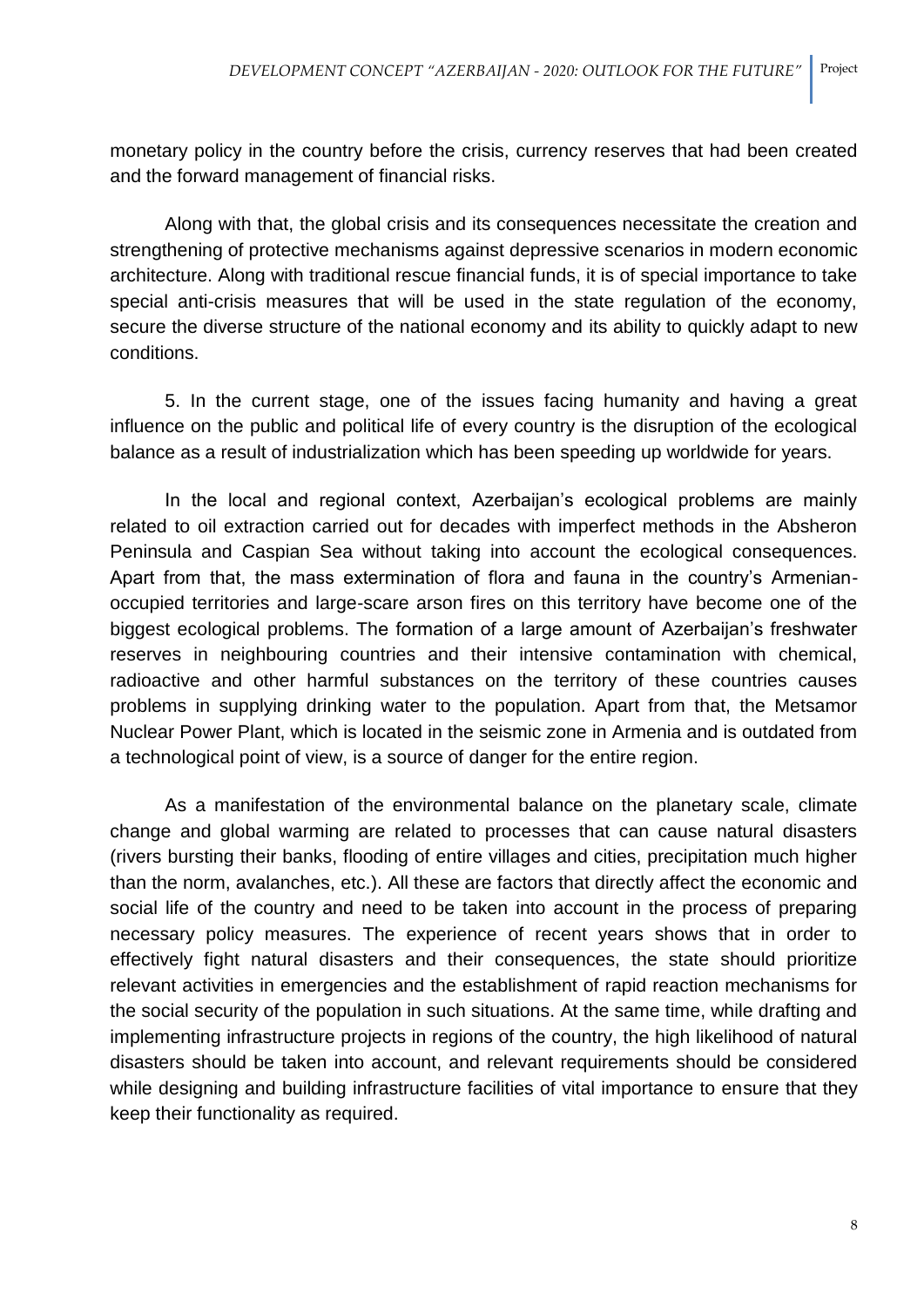## **3. Azerbaijan 2020: Strategic View and Main Priorities**

The main strategic view of the concept is to take account of the current opportunities and resources and attain a stage characterized by sustainable economic growth and high social welfare, effective state management and supremacy of the law, the full ensuring of all human rights and freedoms and the active status of the civil society in the country's public life.

In 2020, Azerbaijan will be an economically and politically developed and competitive country. Even in the most remote villages of Azerbaijan, all communications required in the daily lives of citizens (communications, Internet, banking services, public utilitizies, roads and so on), health and education services will be provided.

Azerbaijan will be a place where the population's incomes are high, unemployment is minimum, human capital is highly developed, the environment is protected and health and every citizen has broad opportunities. As a result of the measures stipulated by the concept, by the end of the period, the volume of per capita GDP in the country will increase more than twice and reach 13,000 US dollars.

According to the World Bank classification of GDP, in 2020 Azerbaijan is expected to become a full member of the group of "countries with high average income" and eliminate its dependence on the export of hydrocarbons, which is the main reason for its belonging to this group at the moment, and to reach the highest positions in the group of "countries with high human development" according to the human development classification of the UN Development Programme.

From an economic point of view, the Azerbaijan Republic will turn from the region's leading state into a highly competitive participant in the international system of economic relations. To this end, taking into account the favourable geographical position and broad potential, it is planned to turn the country into the region's commercial centre and to bring the volume of per capita non-oil export to 1,000 US dollars.

In order to achieve the aforesaid goal, state regulation which ensures healthy competition in market economy conditions, transformation into an export-oriented economy that makes efficient use of energy and creates high added value and principles of a complex approach to the development of socio-economic spheres will be taken as a basis. Within the framework of the concept, it is planned to turn the country's economy into an economy based on efficiency as a result of a growth in general productivity and ensure transition to a stage characterized by the dominance of innovations.

Increasing the competitiveness of the economy encompasses such fields as the protection of macroeconomic stability, the strengthening of the coordination of the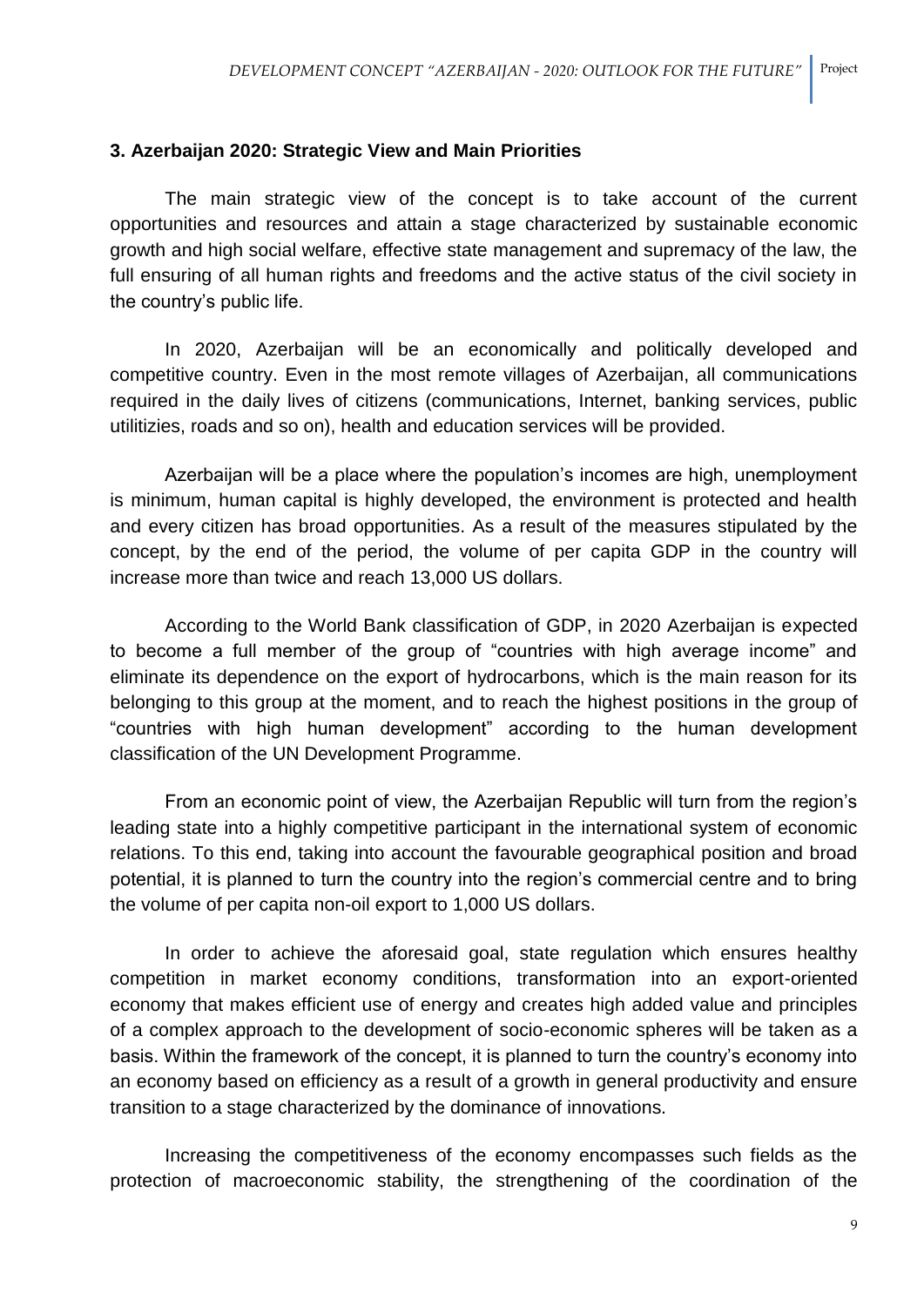monetary and fiscal policy, the improvement of the business environment, support for private initiative, the development of the market of financial services and the improvement of the foreign trade and investment policy. During this period, it is planned to keep inflation at the acceptable level and ensure gradual transition to a more flexible currency rate.

At the same time, purposeful measures will be taken to improve the structure of the economy. The modernization of the oil and gas sector and the petrochemical industry, the diversification and development of the non-oil industry, the expansion of opportunities to use alternative and renewable energy sources, the development of the agrarian sector, the strengthening of food security, expansion and development of trade and types of services and the improvement of the foreign trade and investment structure will be priority spheres. It is planned that during the period covered by the concept, the average pace of annual real growth in GDP in the non-oil sector will be more than 7 per cent.

The main task in the current stage is to speed up the diversification of the economy, to maintain the high pace of the development of the non-oil sector in the future regardless of the level of oil revenues, to increase competitiveness and to develop export possibilities. In the Development Concept "Azerbaijan 2020: Look into the Future", an export-oriented economic model is taken as a basis, and it is planned that increasing the competitiveness of the economy and improvement of the structure will boost non-oil exports. Along with the speedy development of the non-oil industry, the promotion and expansion of innovative activity will create favourable grounds for the formation of an economy based on knowledge in the country.

In order to achieve these goals, it is important to make full use of all the country's possibilities, to make effective use of the existing economic, social and political resources and create conditions for strengthening the country's potential. From this point of view, it is planned to develop the energy, transport, transit and logistical infrastructure, to concentrate on the development of regions, to form regional development centres taking into account the competitive advantages of each region and to develop the infrastructure and social services in cities and villages.

The expansion of opportunities for using ICT and communication services, the creation of a reliable security system aimed at developing information and communication technologies, the formation of national standards, as well as the launch of totally digital broadcasting across the country and the halting of analog broadcasting, and the total use of e-government services will be in the centre of attention as one of the main priorities in the formation of Azerbaijan as a modern state.

The purpose of any economic growth is to increase social welfare. From this point of view, one of the main priorities of the concept is the development of social spheres and human capital. Within these priorities, the main spheres are to increase the quality of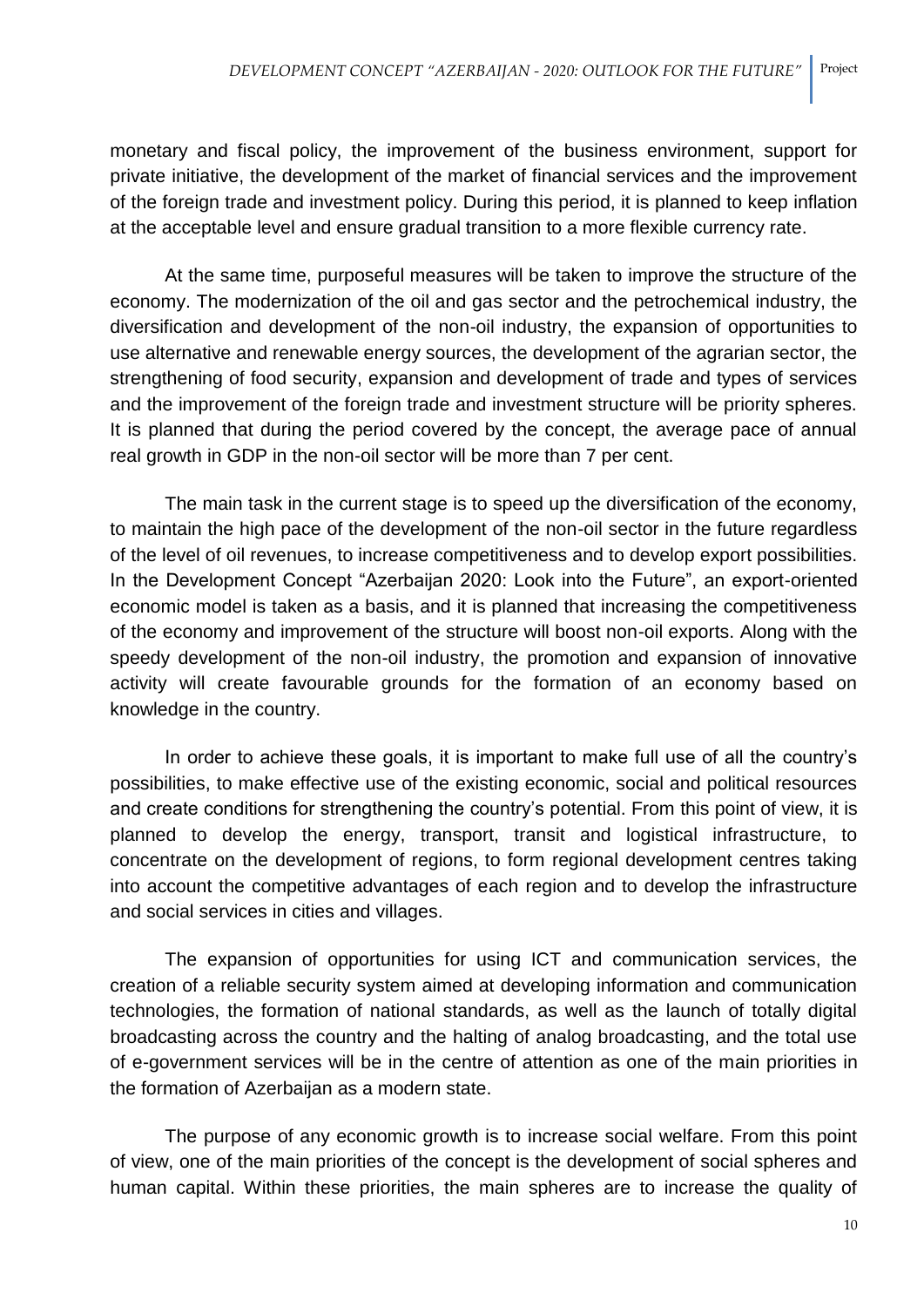education and services, to strengthen social security, ensure gender equality and to develop the family, youth potential and sports.

The issue of poverty within the framework of the concept is assessed at the level of the concept of "multi-factor poverty" in line with modern approaches to the human development concept. Over the past 10 years, Azerbaijan has gained undeniable achievements in drastically reducing poverty. The settlement of the problem of "absolute poverty" in our country, i.e. the sharp decline in the number of families included in the category of the poor within the framework of accepted criteria is a result of the successful socio-economic policy. Within the framework of the current concept, the problem of "absolute poverty" will constantly be in the centre of attention again, and along with that, the expansion of the middle class and the strengthening of the role of this class is one of the main purposes. The experience of various countries shows that countries with a stronger middle class are more sustainable from political, economic, social and other aspects and have higher development potential.

Quantitative and qualitative indicators linked with the population and its structure are the main elements of national power, and the protection of the gene pool of the Azerbaijani people, issues like migration and demography are of special importance in terms of national security. During the period covered by the concept, the country's population will increase by 1.1 per cent a year on average and is expected to total about 10.2 million in 2020.

In order to realize the targets stipulated by the concept, measures will continue to constantly improve the legislative base and strengthen the appropriate institutional potential.

The preservation of cultural heritage, its effective management, the protection and enrichment of new creative results, environmental and ecological problems are accepted as the main priority within the framework of the concept, and it is planned to take the appropriate policy measures in these fields.

# **4. Towards an economy with high competitive power**

*4.1. The formation of an economic model based on effective state regulation and mature market relations*

Achieving the socio-economic targets set within the framework of the concept makes it necessary to form an economic system that is working highly effectively and has enough competitive power on a global scale. Historical and modern experience shows that such a system can emerge only in market relations based on private initiative and free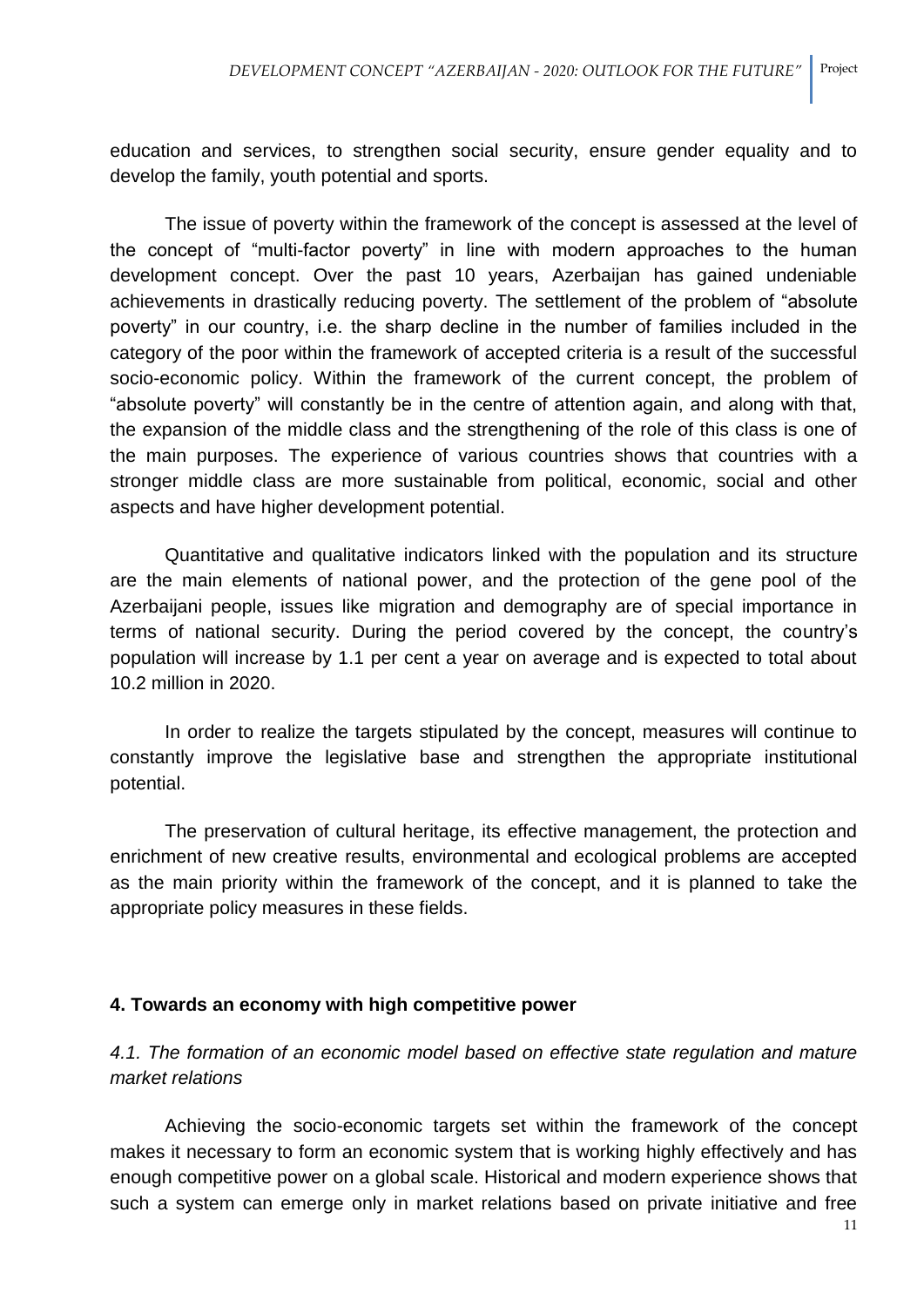competition. Along with that, ensuring a sustainable high pace of growth in economic and social spheres requires the appropriate establishment of state regulation in market relations and the improvement of this regulation considering the latest tendencies and spheres in the world economy.

At the time of the end of the transitional period and formation of mature market relations in Azerbaijan, state regulatory and administrative functions will be carried out in order to maintain macroeconomic stability, improve the business environment in the country, ensure free competition, create favourable conditions for local and foreign investments, implement regulatory measures to improve the structure of the economy, implement investment and large-scale infrastructure projects and effectively organize the social protection of the population.

The coordination of the macroeconomic policy will strengthen, an optimal macroeconomic framework will take shape in terms of financial sustainability and an appropriate monetary policy will be conducted. The first stage of this policy will include the target of inflation, other macroeconomic targets and appropriate regulatory tools and the second stage – targets of stability in the financial sector, activity in the sector and tools that will manage risks. In line with the target of inflation, special attention will be paid to meeting the economy's demand for money and the institutional basis of monetary management will improve.

Special attention will be paid to the establishment of fiscal discipline in the sphere of forming and using budget resources, correct distribution of funds and increasing the efficiency of expenses. Quick assessments of various budget risks (foreign, financial, operational risks, etc.) will be carried out.

In order to increase the competitiveness of the economic system even further, the passive taxation policy will gradually transform into an active taxation policy, while the measures to be carried out to improve tax rates will help create a favourable environment for business activity.

The mechanism of using oil and gas reserves will improve. A strategy will be implemented to gradually replace the revenues from the sale of hydrocarbon reserves with revenues gained from investing those funds, and work in this sphere will intensify.

A more flexible currency policy will be conducted as a separate important requirement of improving the country's solvency and orienting the economy towards export, and the surplus in the net international investment rate will be maintained.

Measures to improve the business environment, the legislation and policy on competitiveness will continue and mechanisms of protecting investors' rights will be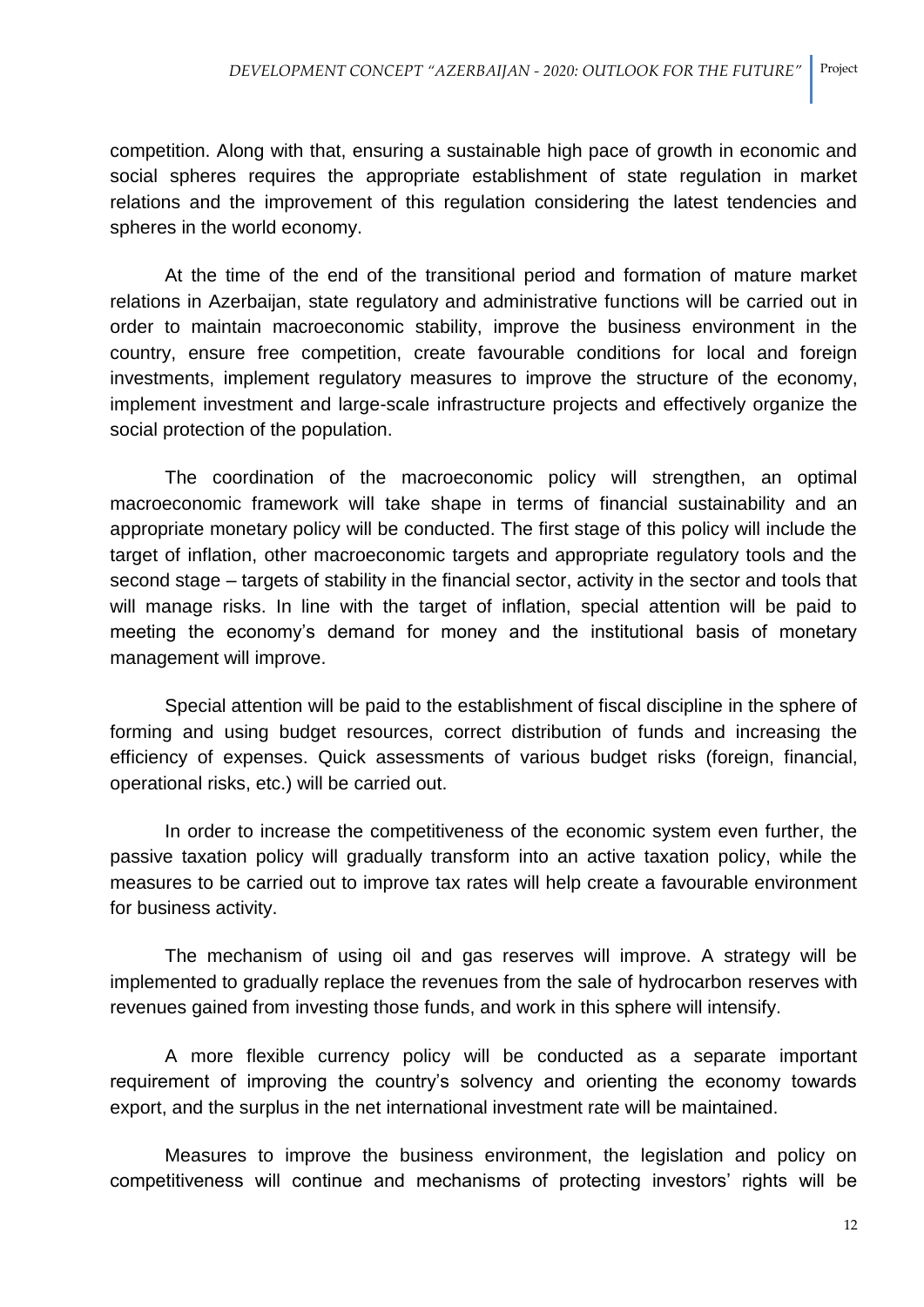improved. The sustainable and fair enforcement of laws and the formation of an effective mechanism for the supremacy of the law will be kept in the centre of attention.

Measures will be taken to simplify and enhance foreign trade procedures and increase state support for entrepreneurs in increasing their competitiveness on foreign markets. Promotional activities will be carried out in order to increase the export capability of small and medium-sized businesses, the provision of preferential loans to businesses by the state will increase, anti-dumping and other protective measures accepted in international practice will be taken to protect the domestic market from unfair competition.

At the same time, efforts will be mobilized to enhance customs, migration and other procedures and eliminate the factors that put investors off the local market. Conducting reforms in line with the international trade system in order to join the World Trade Organization (WTO) and bringing laws in line with practices applied in the world trade system will ultimately open new opportunities for the development of local companies and the country's economy in general.

Along with that, the measures that will be taken to optimize the structure of tax rates and mandatory state social insurance fees (the parts paid by employers and insured parties) will help create favourable conditions for business activity.

Measures to form a fair competitive environment and restrict monopolies in the economy and especially on the consumer market will continue. Anti-monopoly laws and practices will be improved and practical measures will be taken to eliminate non-tariff obstacles being applied in trade.

The protection of consumers' rights will be improved, effective mechanisms to control the quality of products will be created, national standards of quality control will be prepared and the system of certification will be improved.

The creation and development of public unions of entrepreneurs, including professional associations, will be supported and monitoring will be carried out regularly in order to detect and eliminate the factors that prevent the development of business.

The measures that will be carried out in the period covered by the concept will ensure the balanced development of the main segments of the market of financial services in Azerbaijan (banking sector, non-banking credit organizations, insurance market, leasing market, securities market and factoring market). Banking control instruments will be improved, and appropriate measures will be taken to ensure the stable and safe development of the banking system. Consolidation measures and structural reforms in the banking sector will continue, and stimulation of competition, increasing the quality of banking-financial services, including the improvement of the infrastructure of electronic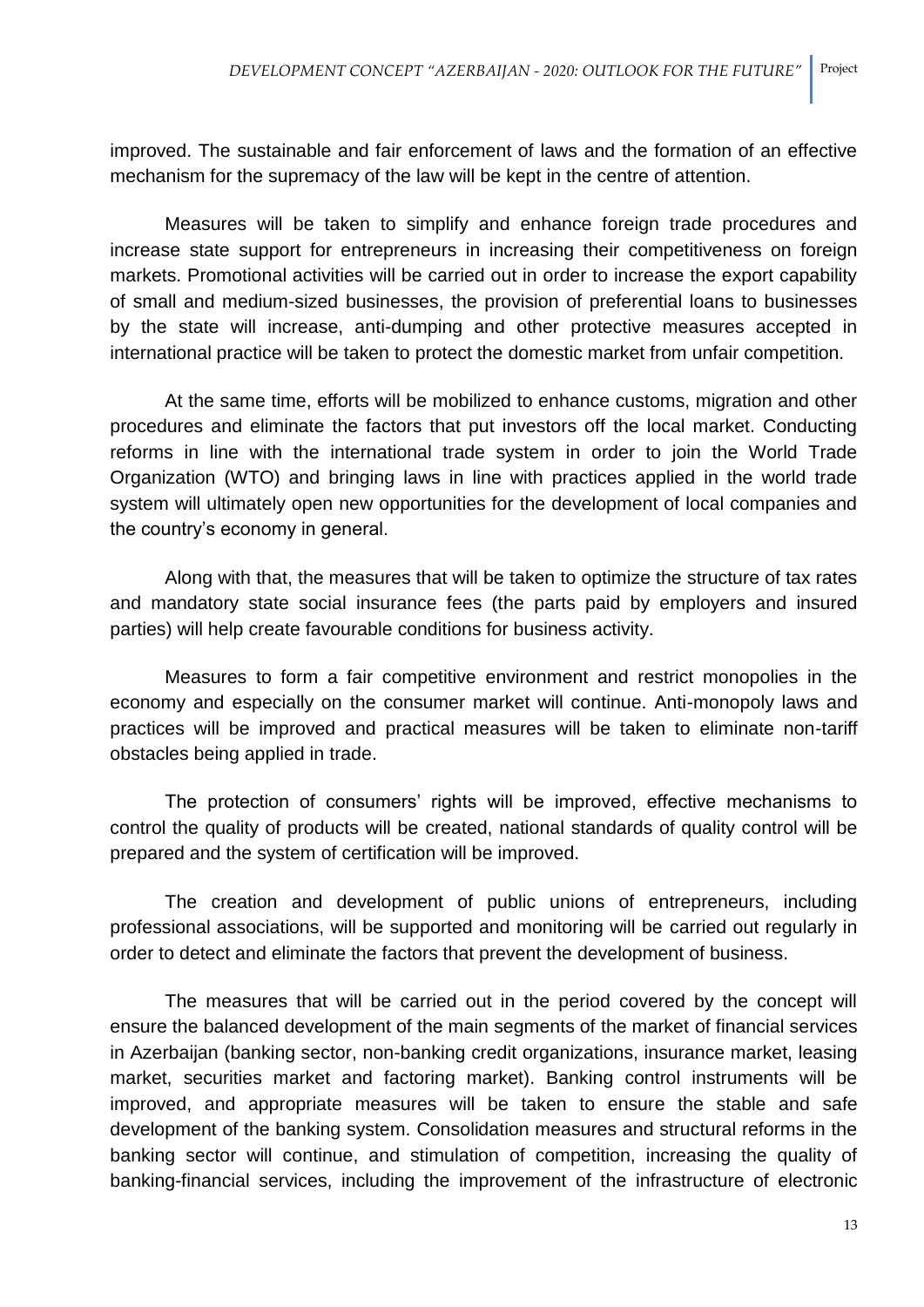payment systems and the expansion of its coverage zone will be kept in the centre of attention. The capitalization of the banking system will continue, the expansion of the banking network in regions will be promoted and the mechanism of mortgage loans will improve. The electronic payment, post and savings systems will develop and the protection of the rights of users of banking services will strengthen.

The increasing level of capitalization in insurance companies and the growing range of insurance products, repeat insurance, as well as the expansion of the use of life insurance and medical insurance will open the way for the development of the insurance market in the country. In order to stimulate the insurance of agricultural produce, it is planned to improve the appropriate legislation. Also, the improvement of the legislative and institutional environment for the provision of leasing services will allow leasing organizations to develop and easily enter the market, which will increase the share of leasing as an important source of finances in implementing the infrastructure and investment projects of leasing organizations and in improving the supply of equipment to agriculture.

Important steps will be taken to form a securities market that will provide the economy with broad capitalization opportunities that meet modern, international standards and ensure reliable risk management. Systemic measures will be taken in order to limit the disorganized market of securities and increase the attractiveness of the market for investors, and the legislation that regulates the activities of the market's professional participants and mechanisms of overseeing them.

It is planned to take measures to improve the institutional development level of the securities market, ensure that it meets international standards, increase the rate of capitalization in the country's economy and expand the use of non-inflationary investment funds directed at the financing of economic projects through the stock market. At the same time, the formation of appropriate conditions for economic entities and the population to efficiently place their savings on the stock market and gradually integrate the country's securities market into the international capital market will always be in the centre of attention.

### *4.2 The improvement of the economic structure and the development of the non-oil sector*

During the period covered by the concept, it is planned to build, reconstruct and modernize systems for the extraction, transportation and refining of oil and gas. Also, within the framework of the development of the economy on the basis of clusters, it is planned to build a complex consisting of oil and gas refineries and petrochemical factories. The establishment of the complex will make it possible to attract the necessary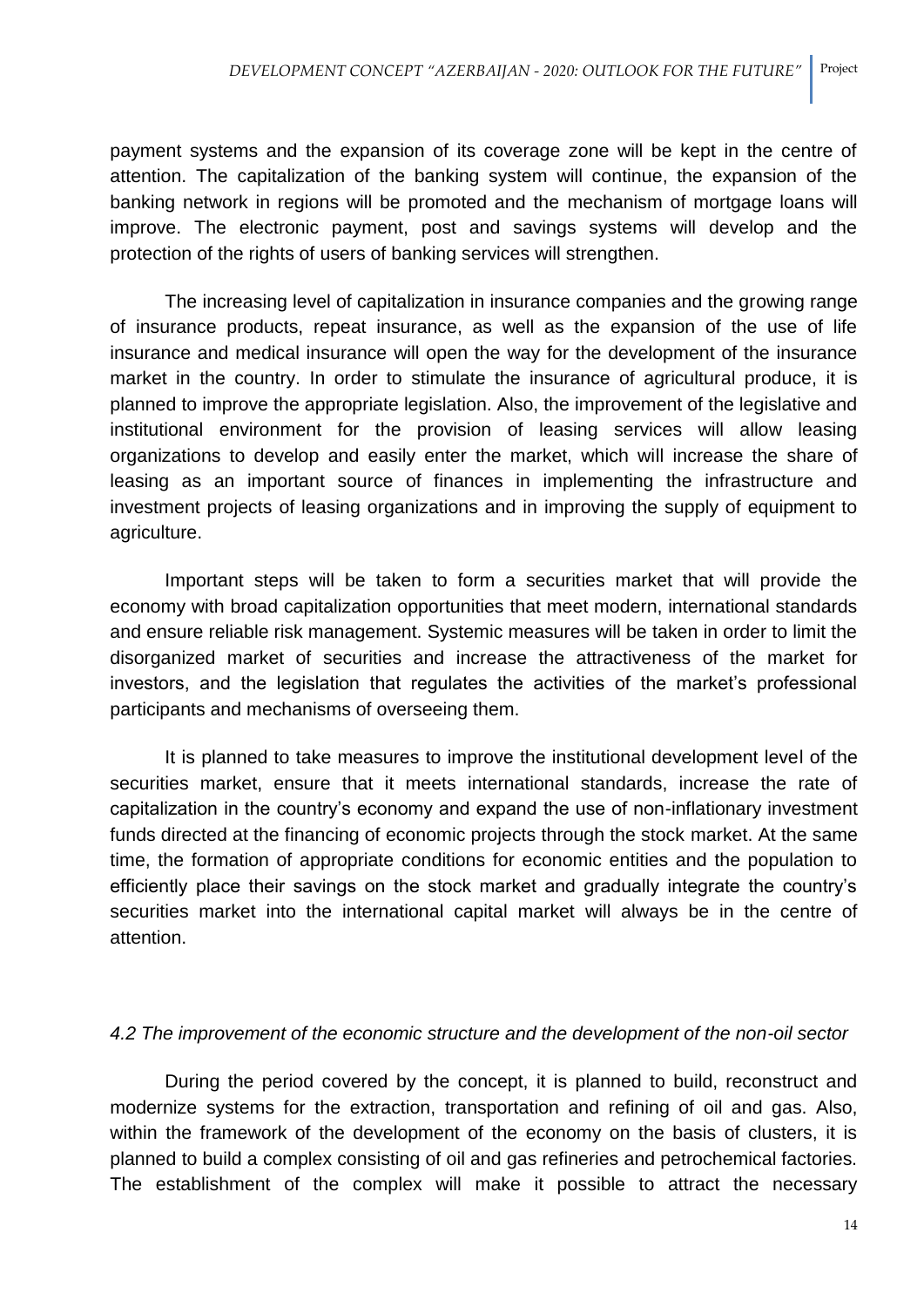investments, observe environmental rules, establish a production chain up to the manufacture of the end product, increase the competitiveness of finished products and expand export and the range in this field.

At the same time, the involvement of the country's natural and economic resources in the economic turnover will expand and the efficiency of their use will increase.

During the period covered by the concept, it is planned to carry out stimulating measures to speed up the use of alternative (renewable) energy sources, develop the institutional environment, strengthen the scientific-technical potential, continue training specialists and enlighten energy consumers. Along with projects carried out by the state in this field, the close involvement of the private sector in this process will be promoted and the quick regulation of alternative energy tariffs will be ensured.

A production, social and market infrastructure network that serves to develop the non-oil sector and meets modern requirements and the use of modern forms of economy and management will be expanded.

Measures will be carried out in regions to establish the activities of industrial enterprises based on local raw materials at a qualitatively new level and to create new enterprises. During the period when the concept is implemented, steelworks, oil and gas refineries, petrochemical complexes, fertilizer factories, shipyards and cement plants will be built in the country. The aluminium industry will be developed, the production of first aluminium will increase, a technological chain up to the production of the end product will be established with the involvement of the private sector and the potential of export in this sphere will expand.

The use of innovative technologies in industrial enterprises will be stimulated and special and general industrial estates will be set up. Along with the development of the non-oil processing industry, the formation of the industrial estate infrastructure in economic districts will be the main sphere of the state investment policy. From this point of view, during the period covered by the concept, it is planned to create a special economic zone and industrial estates in every economic district taking into account economic potential (including industrial estates for the processing of petrochemical products in Sumgayit, the processing of domestic waste in Balakhani and the production of metal (aluminium) products in Ganja).

Along with the development and boosting of the export potential of the traditional production spheres of the non-oil industry (chemical industry, metallurgy, machinery construction, electrotechnology, electronics, light industry, food industry, etc.), the creation of new competitive spheres will be supported. Stimulating mechanisms will be applied to intensify local and foreign investment in the country's non-oil sector, while the investment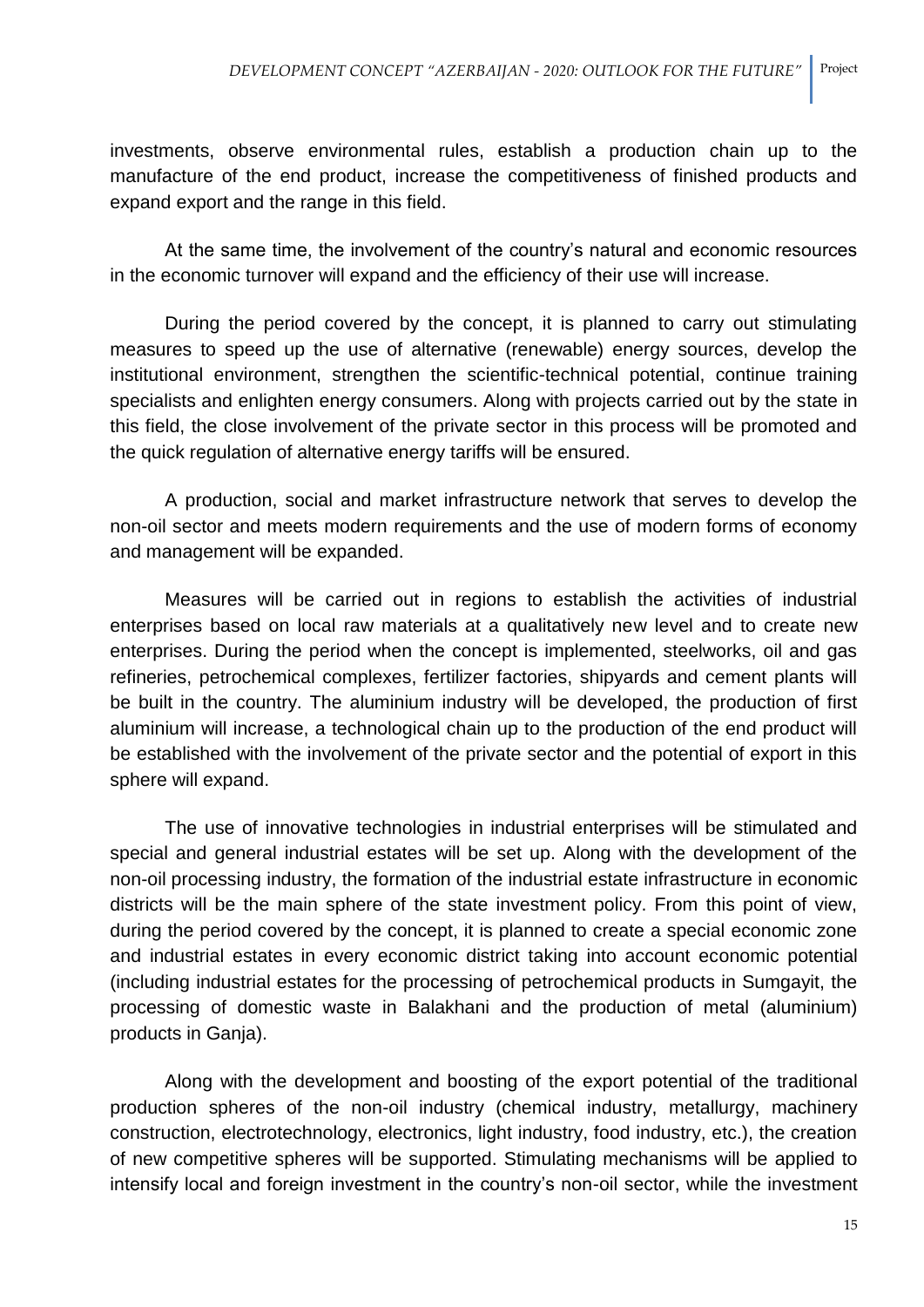cooperation of the state-run and private sector in order to develop the export-oriented nonoil sector will be developed.

Measures will be taken to encourage intellectual activity, create favourable conditions for investment in innovation and creativity, ensure the sustainable development of a creative economy based on intellectual property and increase its share in the country's GDP.

Within the framework of the concept, it is planned to develop the tourism infrastructure, expand the scope of tourist services that meet international standards, increase the competitiveness of this sphere and increase its special role in GDP. In order to develop tourism, legislation and standards regarding this sphere will be improved, the necessary measures will be taken to make full use of the tourism potential of the Caspian Sea, tourism activities will be stimulated in the regions, information and propaganda work will be strengthened, and various types of tourism and relevant tourism routes will be created and promoted on the basis of national, historical-cultural, socio-economic and natural features.

Special attention will be paid to the processing of agricultural produce as a sphere that is of special importance in terms of developing the non-oil industry, and complex measures will be taken to increase the productive capability of existing agrarianprocessing enterprises as a result of the application of modern technologies and to create new enterprises. State support will continue in line with international experience in order to stimulate the intensive and effective development of the agrarian sector. Additional measures will be taken to create an environment where the allocation of funds (loans) to this sector by private banks and credit organizations will be encouraged, while the mechanism of insuring agriculture will be improved. As a result, productivity in agriculture will increase and the rural population will become more closely acquainted with advanced international experience.

In the next few years, the land market in the country will develop and farmers will be encouraged to join farming traditions on a voluntary basis. Melioration and irrigation measures will be strengthened, and measures will be intensified to prevent soil erosion and the salination of irrigated sowing areas and to increase fertility.

The production of eco-friendly agricultural and food products in the country will be stimulated. Also, purposeful measures will be taken to protect genetic reserves and biodiversity and to improve the production of saplings and seedlings, and breeding work.

The provision of agricultural producers with modern equipment, fertilizers, seeds and seedlings will improve. In the agrarian sphere, it is planned to improve scientific support and staff training in the agrarian sector. In order to ensure the intensive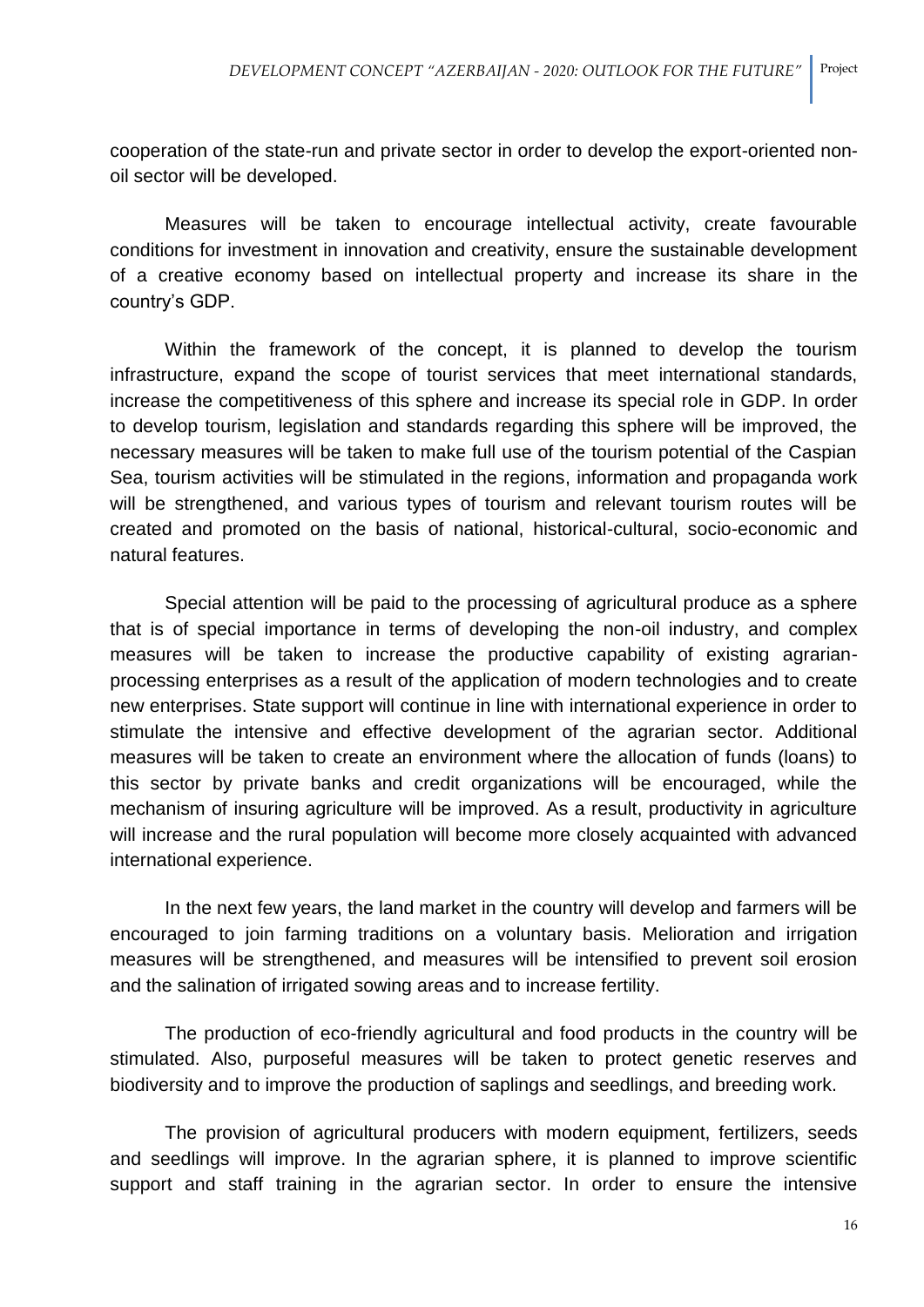development of various agricultural spheres, stimulating measures will be implemented and initiatives to support major grain-growing farms will be supported.

Considering the importance of creating warehouse complexes on the basis of the most modern technologies in the region in terms of the intensive development of agriculture, the regulation of seasonal prices, prevention of loss of the harvest, protection of the domestic market and export potential, and consistent measures in this sphere will continue.

### *4.3 Support for scientific potential and innovative activity*

In order to ensure long-term sustainable economic development, form a knowledgebased economy and speed up the creation of science intensive technology and products (work and service), the expansion of innovative activity will one of the main fields. In this connection, the development of science will be prioritized on the basis of its history in our country and global tendencies, and the process of effective integration into progressive world science will be continued. The scientific infrastructure will be improved, the materialtechnical basis of science will be modernized and the digitalization of information support systems in this sphere will be ensured.

At the same time, along with state funding, the financing of science from other sources will be stimulated, and this will ultimately strengthen the social protection of those engaged in scientific activity and prevent "brain drain".

In order to create an innovative economy in the country, the link between science and production will be strengthened, and the necessary mechanisms will be created in order to carry out applied scientific studies in line with the requirements of the market.

State support measures will be implemented and the relevant legislative basis will be created in order to stimulate the manufacture of competitive products through increasing innovative activity, establish the necessary mechanisms to implement innovative activity, make effective use of innovative potential and ensure development.

Along with the development of innovative entrepreneurship and the creation of a favourable environment for the development of new types of activities and products, it is planned to strengthen measures to transfer and use advanced technologies and to create industrial parks and innovative zones to develop and apply science intensive products and technologies. From this point of view, a relevant legislative basis will be prepared and adopted, and it is planned to set up a State Fund for the Development of Information Technologies in order to develop an economy based on innovative entrepreneurship and knowledge.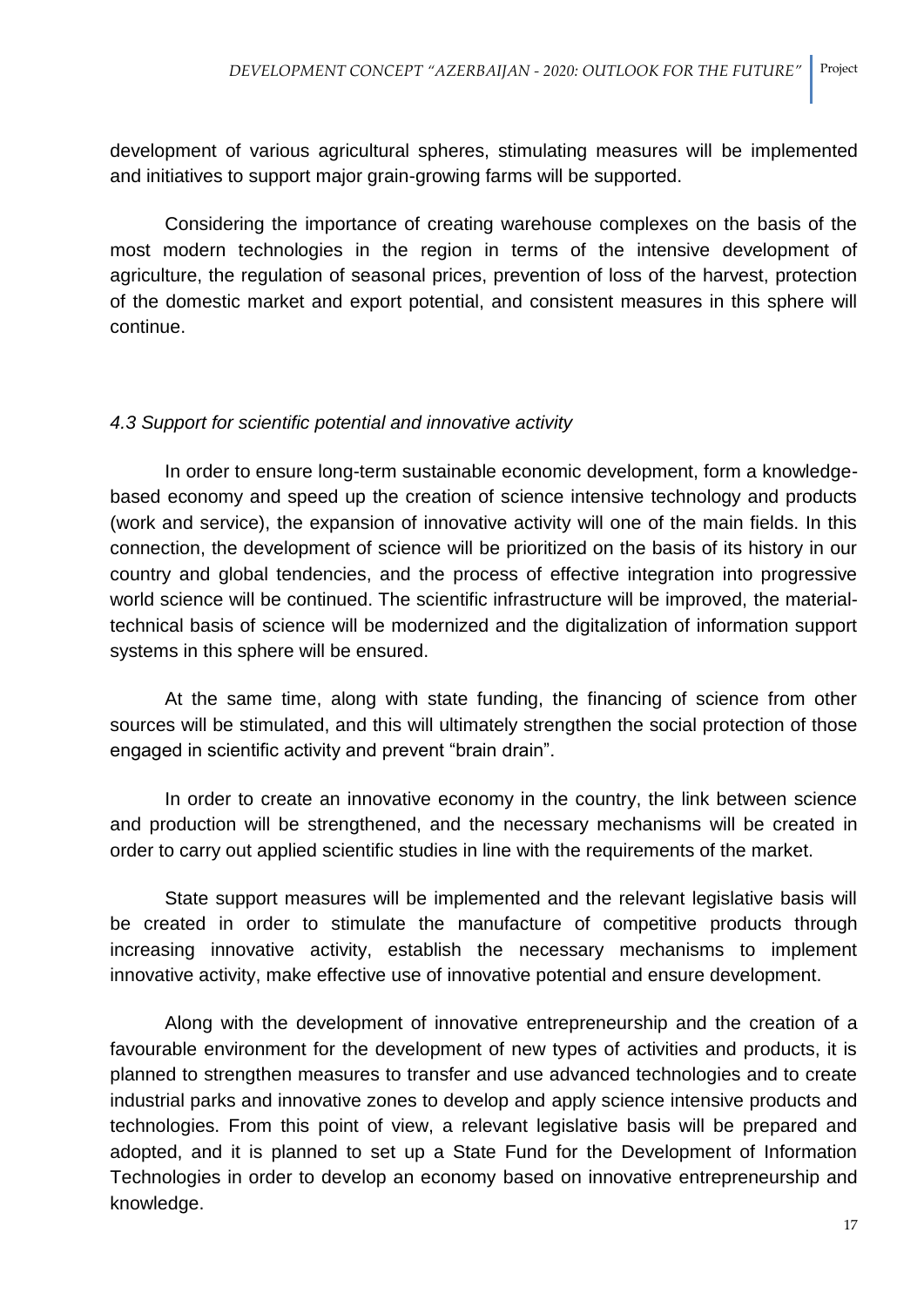The determination of links between economic goals and reserves, knowledge and the duties of the cultural sphere, and the development of information technologies will help develop innovative potential reflected in the National Strategy on Intellectual Property and the related state programme in the long-term.

In the next few years, advanced world experience will be used to complete the process of forming a national innovation system that ensures the use, study and spread of new knowledge and technologies in line with the requirements of the information society in Azerbaijan.

# **5. The improvement of the transport infrastructure. The balanced development of regions**

In order to turn Azerbaijan into a regional trade hub, it is planned to make effective use of the country's strategic geographical position, develop transit and transport services and form logistical centres in the regions of the country. All this will also increase the country's attractiveness as a production and investment centre and help create new business and employment opportunities.

The mechanism of managing local and international cargo transportation will improve and the integration of the country's transport system into the international transport system will expand. In this regard, it is planned to take general measures that reflect a united strategic approach to automobile, railway, water, air and underground (metro) transport.

In order to boost the country's competitiveness in the Europe-Caucasus-Asia and North-South transport corridors, measures will be carried out to reduce the cost of cargo transportation in Azerbaijani territory, reduce the time of import and export operations and transit, and simplify procedures.

In the coming years, the construction of the International Sea Trade Port in Alat will be completed, the maritime fleet will be updated and expanded, a transport-logistical centre will be built, the Baku-Boyuk Kasik and Baku-Yalama railways will be restored and modernized and the Baku-Tbilisi-Kars railway will be put into operation in line with the policy of diversifying the railway network. At the same time, the necessary reconstruction work will be carried on the main railways, the rolling stock will be updated and transition to an alternative current system in all railways will ensured.

In the East-West and North-South transport corridors, the country's road and transport infrastructure will be brought in line with international standards with the widening of roads and completion of projects to reconstruct and build roads of republican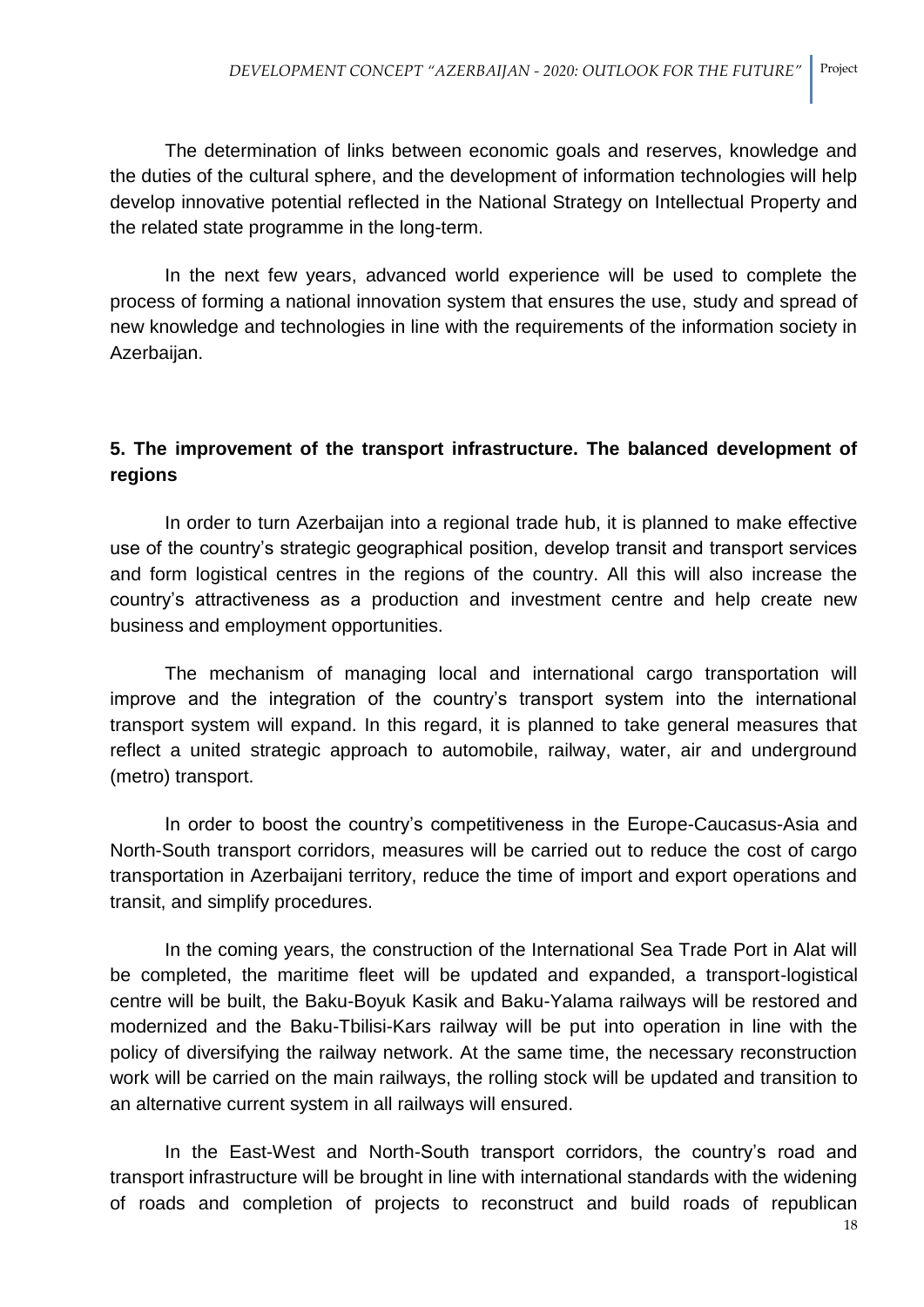importance. The construction of new roads will be accompanied with the principle of ensuring the population's security, the construction of intra-urban and inter-urban car parks will be speeded up, the relevant infrastructure will be improved and an intellectual management system of transport will be implemented in big cities. The public transport system in the capital and other cities, districts and villages will significantly develop. The country's railway system and air transport will improve even more and grounds will be created for the regions' balanced development and diversified progress of tourism.

During the period covered by the concept, the Baku metro will rapidly develop and expand, new stations will be built and the car fleet will be updated.

In the sphere of air transport, a new air terminal, runway and hangars will be put into operation at Heydar Aliyev International Airport and a free economic zone will be created in this area. Work to update the other six international airports and the air fleet will continue.

Taking into account regional development priorities, the state's infrastructure and investment policies and business investment strategies will be coordinated and will be prioritized mainly in terms of economic effectiveness (through analysis of expenses and revenues). The differences between the country's economic regions in terms of quality of life, per capital production and the volume of investment will be reduced.

The flexibility of local government bodies in the adoption of economic decisions will be increased within the framework of a modern approach. Special projects will be carried out to develop rural areas and measures will continue to improve the infrastructure and social services. The problem of roads in regions and villages will be kept in the centre of attention and relevant steps will be taken to meet the demand in the transport sector.

The improvement of the infrastructure in the country's regions, the expansion of the use of information technologies, the formation of tourist and recreational zones, territorial production clusters in priority economic spheres and new regional development centres considering the competitive advantages of every region will speed up the socio-economic development of regions.

The regional development centres will stimulate balanced socio-economic development in regions and reduce regional inequality and sharp differences in the structure of the commodity turnover in economic districts, and slow down the concentration of economic resources mostly in central cities.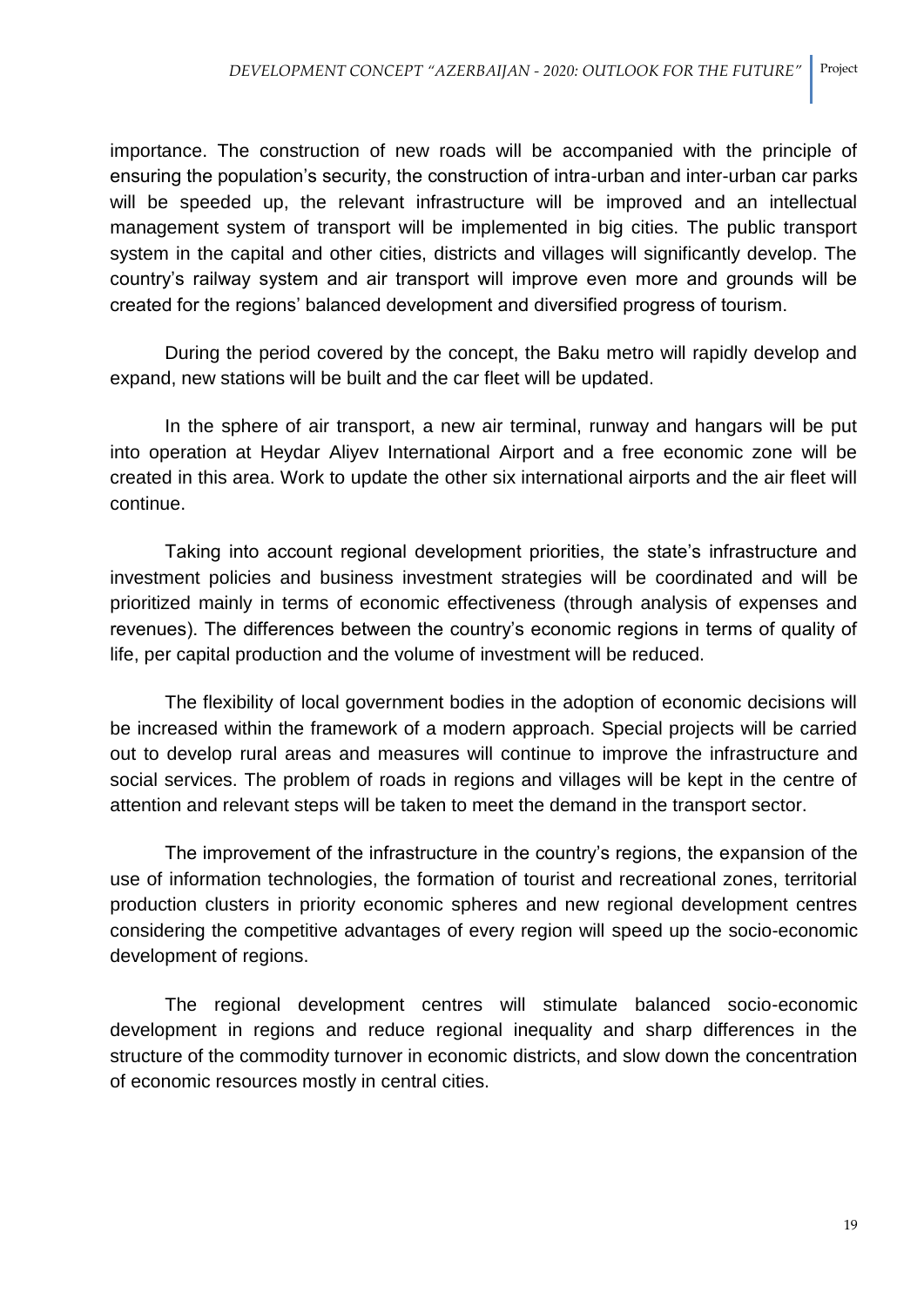# **6. The development of information and communication technologies and ensuring transition to an information society**

The ensuring of transition to an information society, the establishment of an economy based on knowledge with the development of ICT, the expansion of the use of ICT in state and local government bodies, the development of electronic services, the development of the activities of the National Centre for Electronic Security, fully meeting society's demand for information products and services and the strengthening of competitive and export-oriented ICT potential are priority tasks within the framework of the Concept.

Appropriate measures will be taken to develop the space industry, and Azerbaijan will join the group of countries that have their own artificial satellites. The use of new technologies in the telecommunications network and the package satellite transmission of national radio and TV programmes will be arranged.

With the implementation of the Trans-Eurasian Information Super Highway project, it is planned to eliminate the digital difference between regional countries, provide access to cheap and high quality broadband Internet through the creation of a strong and sustainable information infrastructure, develop the e-commerce and e-market system, develop legislation in order to protect and ensure the security of participants in ecommerce deals, and speed up the country's integration into global information space.

In the coming years, due to the migration of many facilities protected from mutual interference between ICT and intellectual property and by intellectual property rights, a system will be created to manage digital rights based on the provision of services in the format of online television and one stop shops.

Important indicators as the number of computers, telephones and mobile communication employees, the number of households that have access to the Internet and broadband communication services from home among all the households across the country, and the correlation between the number of pupils and computers allocated to them will improve, especially the level of digital preparedness will increase following the expansion of the use of ICT in the regions. Telephone and Internet tariffs will be optimized and the replacement of TDM telephone exchanges with IP telephone exchanges, the expansion of the use of Wi-Fi technology, the establishment of 4G CDMA stations and the organization of universal telecommunications and post services will be completed.

Measures related to the formation of an electronic government stipulate the consistent and staged use of modern information-communication technologies, the implementation of safe information exchange within a single infrastructure, the provision of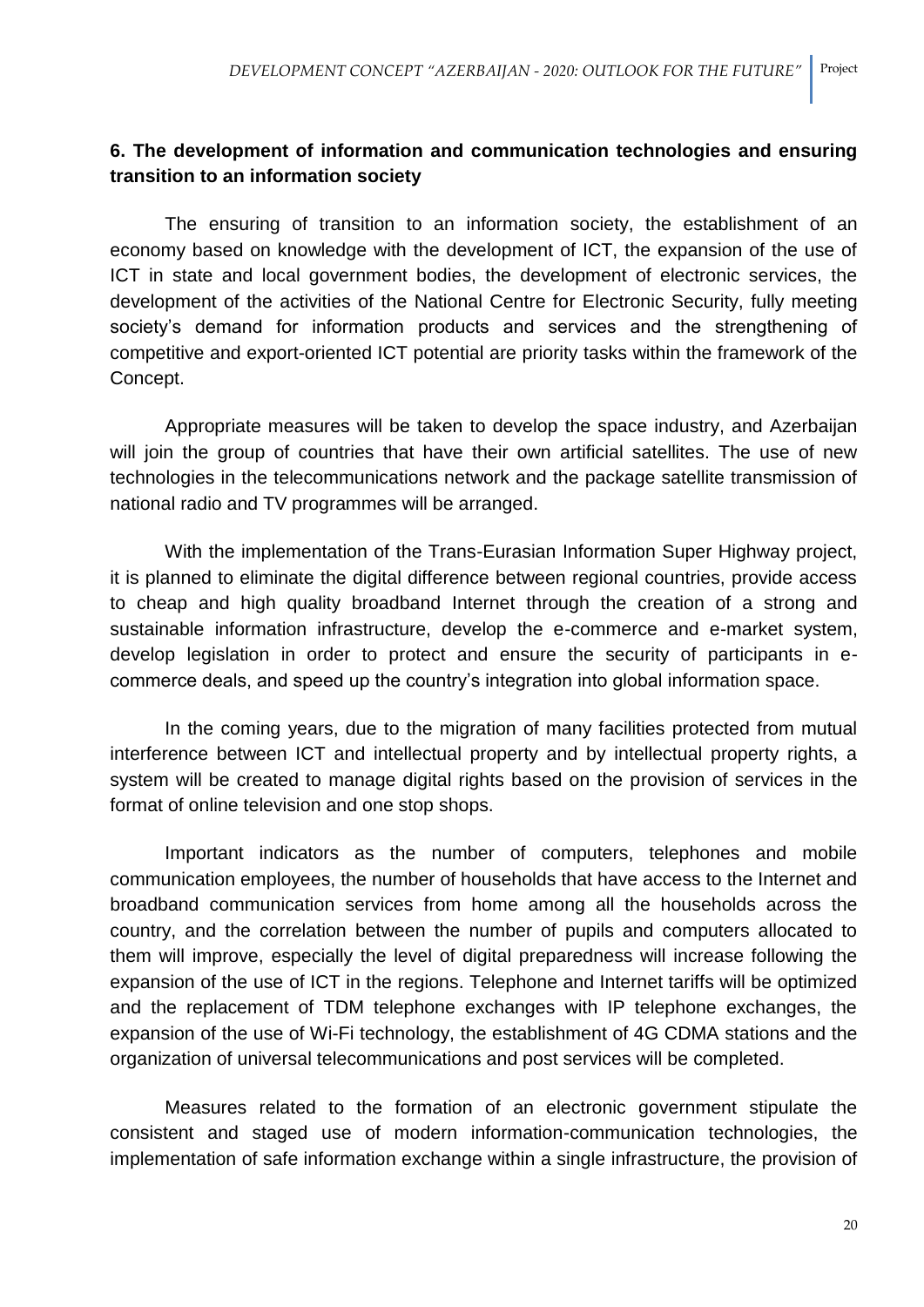e-services in functional tasks, the ensuring of existing information security, the training of skilled users and specialists and activities in other important spheres.

## **7. The development of human capital and social spheres**

The concept prioritizes the provision of high quality health and education services to the population and the availability of these services to various social groups, including lowincome families and poor citizens as a strategic line.

## *7.1 The main tasks in the sphere of the population's health and the health care system*

To this end, it is planned to dynamically increase the share of the funding for the health system in the gross domestic product and form mechanisms that ensure the effective and purposeful use of the funds. In order to strengthen the logistical base of the health system, health institutions will be constructed, refurbished, reconstructed, provided with modern medical equipment and at the same time, the health reform will continue in a planned manner. Measures will be taken to abandon extreme centralization in the management of the health system and to replace purely executive functions in management with administrative-economic forms and thus the powers of various management entities will be effectively separated and their activities will be coordinated.

Mandatory medical insurance and on its basis, conditions will be created to improve the quality of medical aid, protect patients' rights and improve control mechanisms. As a result of reforms in the health system, medicine oriented towards in-patient aid will be replaced with medicine where first medical sanitary aid is dominant and relevant conditions will be created for expanding the practice of family doctors. At the same time, active and purposeful work will be carried out to improve out-patient and clinical services.

The state will carry out work to fight diseases (diabetes, haemophilia, thalassaemia, oncologic diseases, immunoprophylaxis, hemodialysis, tuberculosis, AIDS, etc.) and implement preventive measures, sanitary-educational work, and various state programmes against drug addiction, alcoholism and smoking. Preventive measures against infectious diseases will be strengthened, and a programme will be prepared to develop the sanitaryepidemiological service in 2015-2020, which provides for appropriate measures. Along with that, a special strategy will be adopted on the fight against non-infectious diseases (smoking, obesity, lack of physical activity, abuse of alcohol, etc.) in 2013-2020, and practical measures will be taken to create conditions and opportunities for a healthy lifestyle and expand educational work to boost the population's responsibility and interest in its health.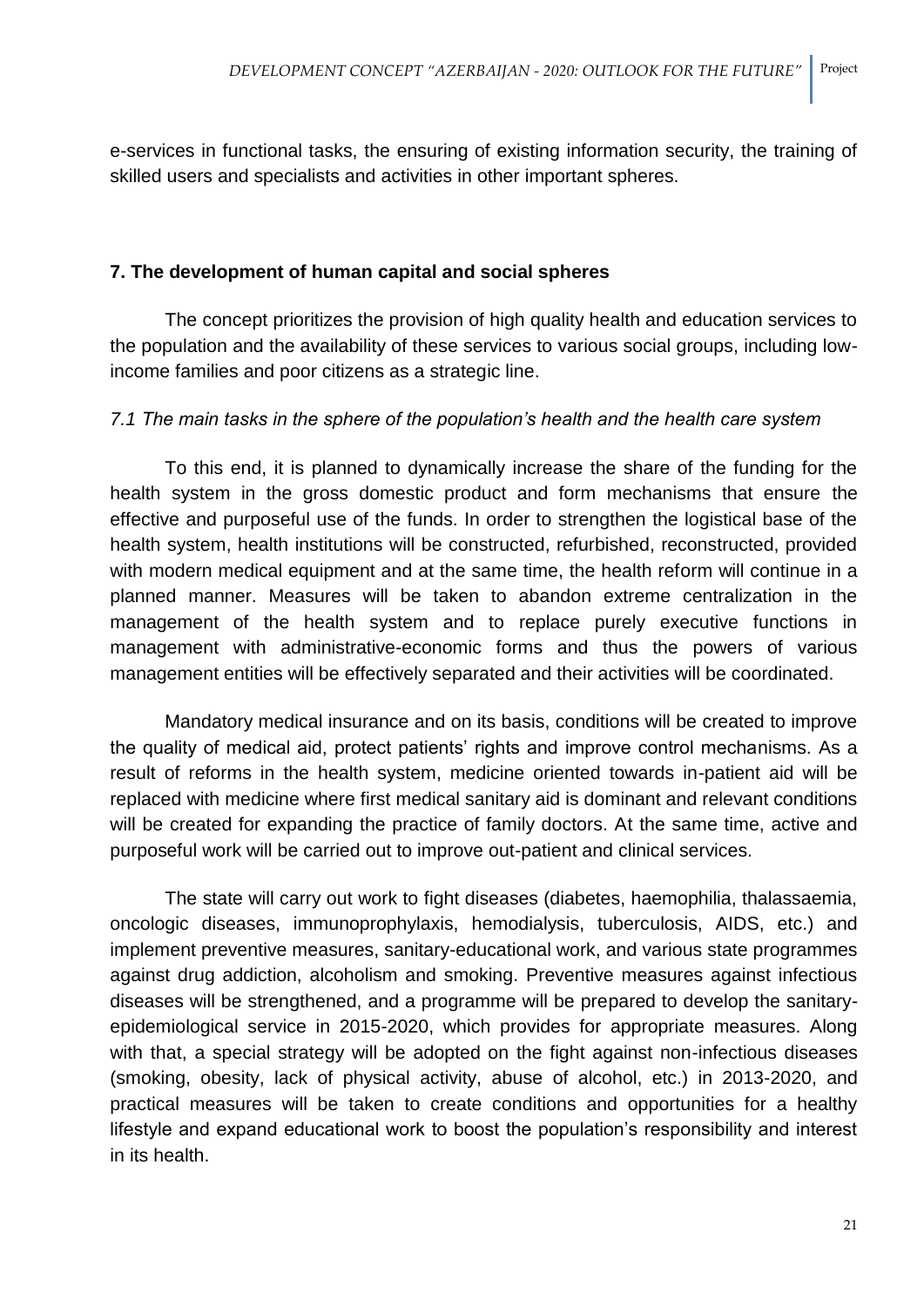A state programme will be adopted to improve children's health in 2012-2020 and preventive checkups and mass health examinations among children and teenagers will be intensified. In order to strengthen the fight against infectious diseases, appropriate measures will be taken among children to carry out immunoprophylaxis. A national action plan (2014-2020) on the early prevention of typical children's disability and health institutions will specialize in various spheres in order to improve in-patient services to children.

Along with that, measures will be taken to ensure that medicines of vital importance are physically and economically accessible to all groups of the population. A single registration system will also be created to ensure that medicines are of high quality, effective and safe. Practical steps will be taken to prevent unlicensed and low-quality medicines from entering the market.

The issue of improving staffing in the health system will be in the centre of attention as the most important issue, appropriate mechanisms will be created to constantly enhance knowledge and skills and training will be organized in foreign countries. Appropriate work will be carried out to create proper conditions for doctors and mediumranking medical staff working in rural areas and encouraging material support mechanisms will be determined. Measures will be carried out to apply the principle of assessing doctors' work on the basis of the end result.

Various medical electronic registers, a system of citizens' "electronic health card" and a single health information system will be created to monitor the population's health.

# *7.2 The formation of a modern education system*

In 2012-2020, the share of the funding for education in GDP will increase from year to year and reach the appropriate indicator in developed countries. Stimulating mechanisms will be created to increase the quality of education, and the financing of grants that promote per capita funding and innovative activity will be expanded.

Management will continue to be improved in education and a management model that ensures the involvement of all interested sides will be prioritized. This will be carried out through reforms to increase the independence of all kinds of education institutions, to manage education centres in a state-public form through the broad involvement of the public (parents, pupils, students, local community, etc.), to apply other modern management technologies, etc.

The level of children's involvement in pre-school education will reach average European indicators. To this end, support measures will be carried out and mechanisms of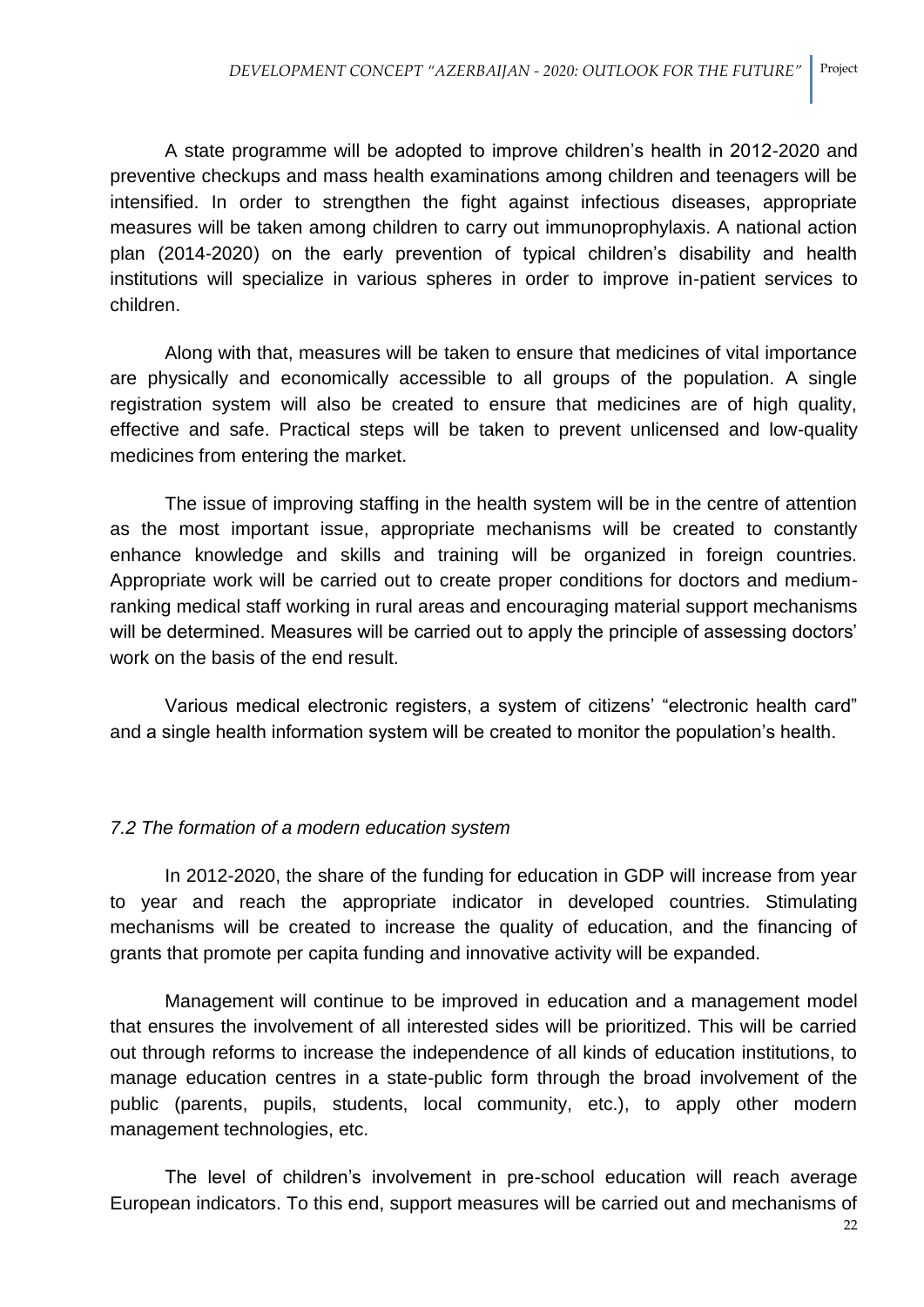encouragement will be created to expand the chain of state kindergartens, create preschool education institutions that belong to different forms of property (municipal, community, private and family kindergartens) by improving conditions and supplies.

Work to construct and refurbish schools will continue and a special programme will be drafted and implemented to rationalize the network of general education institutions. Transition to a 12-year general education system will be secured. In order to ensure transition from the "memory school" that slows down pupils' intellectual activity and general development to the "school of ideas and thought", systemic measures will be implemented. Education at the level of full secondary education will be organized on the basis of specialization and individual developing programmes will be created for talented children. At the same time, various developing, correcting and inclusive education programmes will be created for children who need special care and have limited physical abilities.

University estates (campuses) and appropriate industrial parks will be created for institutions of higher education. Standards will be prepared and applied that will support institutions of higher education in nurturing specialists with knowledge and skills that meet the country's socio-economic development requirements and in turning into centres of education, research and innovation.

The computerization of the information system will always be in the centre of attention as one of the main directions of establishing general education at a modern level. In 2013-2020, a state programme will be adopted to computerize the education system in the Azerbaijan Republic. Within the framework of the state programme, all the education institutions of Azerbaijan (including schools located in remote regions) will be provided with access to the Internet, every education institution will be provided with the necessary technical equipment and connected to the single Education Network of Azerbaijan. Every classroom in schools will be provided with a laptop, projector and electronic table, while all pupils will be provided with a netbook or tablets within the framework of the project one pupil – one computer.

The use of electronic education technologies will significantly expand and a virtual learning environment will be created for teachers and pupils. To this end, the creation of electronic education and methodical resources on all subjects will continue, and "Cloud' technologies will be used to safely keep electronic resources and ensure easy access to them. Open Education Resources operating free of charge will be created, and these resources will be integrated into the education process and relevant free use with copyright licences. The number of "electronic schools" will reach 1,000. To ensure selfeducation and the growing demand for lifetime education, libraries will be modernized and opportunities for using digital education resources will be expanded. The number of electronic libraries will increase, a Distant Education Centre will be created and the use of distant education in institutions of education will expand.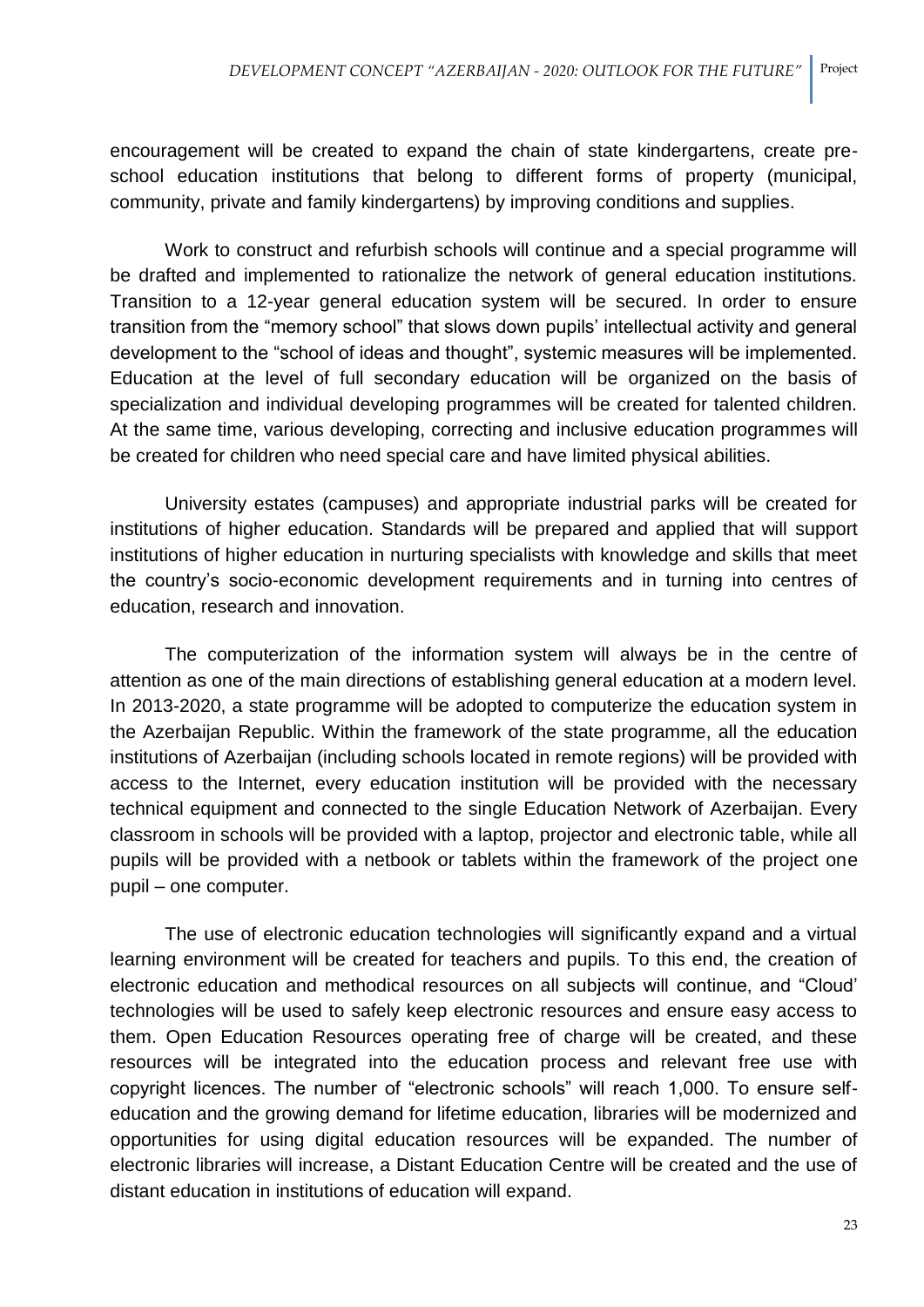The effective integration of ICT into the management of education will continue and information-based management mechanisms will be used through the creation of a single information system for education. The use of the system for the electronic turnover of documents will be expanded and as a result, transparency in the management of the education system will grow. At the same time, an online TV channel Tahsil TV will be established and presented to the general public.

Taking into account that the factor of teachers is of special importance in the efficiency of the education and its achievements, special importance will be attached to the strengthening of teachers' training. All general education teachers will specialize in active/interactive teaching technologies and inclusive education, and a flexible system will be created to ensure that every teacher learns ICT skills. The training of Azerbaijani teachers will be brought in line with international standards, a stimulating refresher training system for teachers based on a new module-credit system will be developed and mechanisms that meet modern requirements will be created to ensure teachers' career development, stimulate their activities and spread the working experience of leading teachers. Along with that, differential salaries and an awarding system based on results will be created. The new mechanism employed in the recruitment of pedagogical staff will be improved even further, and material stimulation measures aimed to providing remote village schools with pedagogical staff will be strengthened.

The integration of Azerbaijani education into world and European education will increase. Along with the unification of education standards and deepening of the Bologna Process, attention will be paid to the expansion of the international relations of Azerbaijani institutions of education, especially institutions of higher education, and the creation of appropriate conditions for their active involvement in international programmes being implemented in the sphere of education.

At the same time, the number of Azerbaijani students studying in leading foreign universities at the expense of the state will reach 5,000 by 2015, and the efficient use of the potential of specialists educated abroad in the country's development will be ensured. A new state programme will be adopted on the education of young people in foreign countries in 2015-2020.

### *7.3 The improvement of the social security system*

In order to ensure social security for the population, purposeful measures will be continued within the framework of the current "state programme on the development of the insurance-pension system in the Azerbaijan Republic in 2009-2015". In order to deepen the current pension reform even further, a new state programme will be drafted for 2016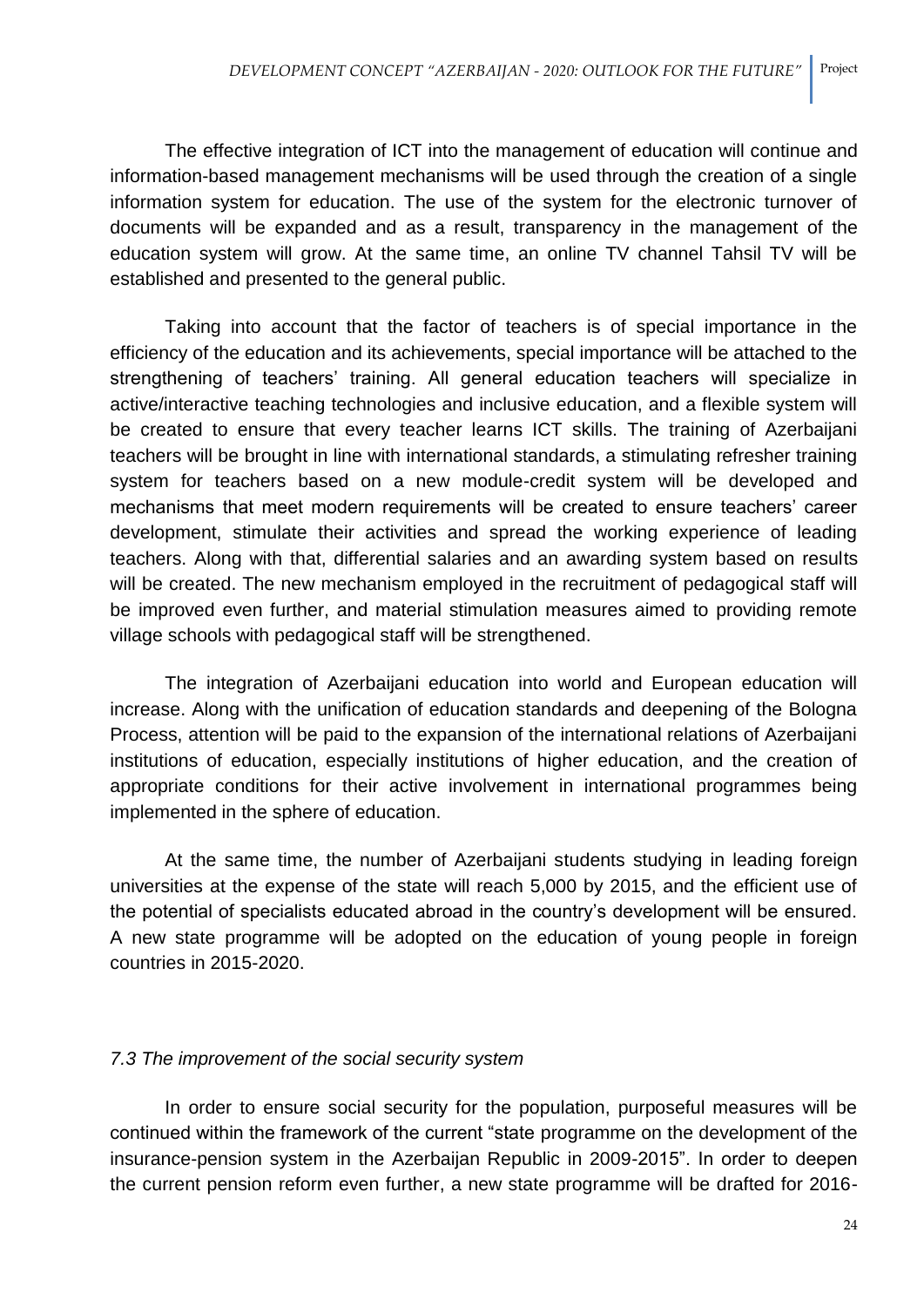2020. As a result of the measures that will be implemented, the compulsory state social insurance system will improve and state pension saving mechanisms will be created.

Issues of transferring some of the compulsory state social insurance fees into a saving account, the application of voluntary pension insurance and the involvement of private pension funds in managing the funds accumulated in private saving accounts will be resolved. At the same time, citizens will be provided with easy access to information about the amount of social insurance fees accumulated in their individual accounts.

The registration of insurers will be totally automated, the insurees will be automatically registered in the state social insurance system, information about compulsory state social insurance accounts and about insurees will be passed and received electronically, and insurers will be audited automatically. Along with the aforesaid, citizens of the country will not need to provide any document to get their pensions, the appropriate request will be submitted electronically and pensions will be appointed from a single centre in an automatic way on the basis of electronic requests from citizens.

In order to secure a worthy lifestyle for working citizens, measures will be taken, depending on economic development, to gradually increase the amount of minimum wages to minimum living standards and the norm determined in European countries – 60 per cent of the average monthly salary. The difference in the population's incomes will be reduced as a result of continuing work to increase the share of wages in the population's general incomes and appropriate measures in the sphere of social security. Work will be strengthened to ensure safe and healthy working conditions for working citizens and a state programme will be prepared to protect labour and improve working conditions.

A national information system in the field of labour and employment will be created, a system for monitoring and analyzing the situation on the labour market will be established and serious measures will be taken to prevent unofficial employment.

The population's social security system will improve, and along with the strengthening of the material-technical base of government agencies providing social services and expansion of their types and networks, the sector of private and noncommercial organizations working in this sphere will be developed.

The number of social apartments (houses) will increase and the main groups of the population will be provided with a legal right to live in these apartments.

Social allowances will be unified and measures to increase their amount will continue. The system of allowances given to families with children will be improved. Rules of identifying families' need for social aid in order to establish a modern social security system and to reduce poverty will be improved and the level of the needs criteria will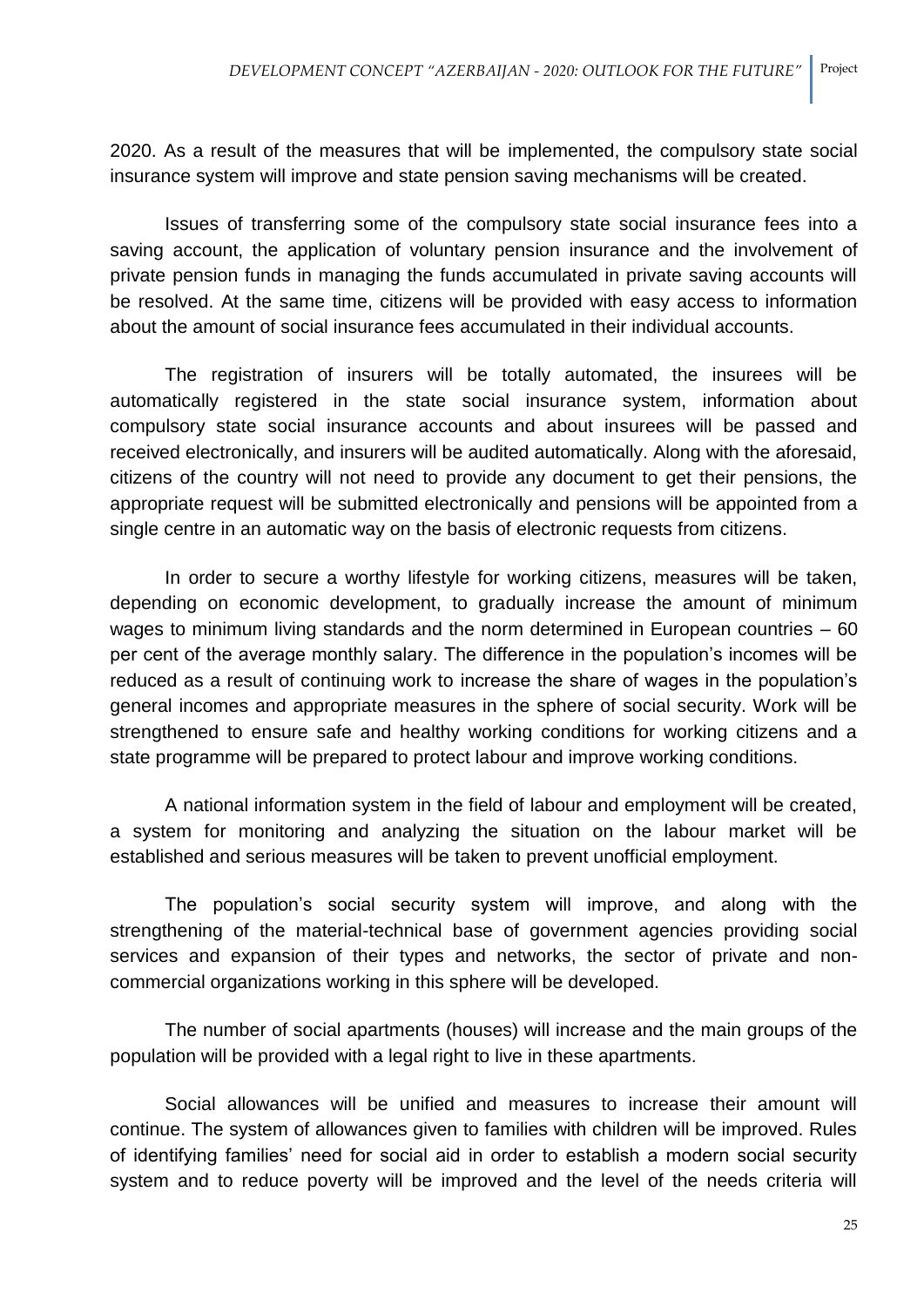constantly increase in order to bring it in line with minimum living standards. The effectiveness of social aid will be increased through the use of modern social technologies, and along with the existing targeted state social aid system, active social aid programmes (self-support, preferential social crediting) will be applied.

Mechanisms will be created to support incomplete, low-income families and families who adopt orphan children, and appropriate measures will be taken to expand the system of care. Rehabilitation centres will be created to prevent homelessness among those who have not yet come of age and a community-based rehabilitation network in regions for children with limited physical abilities will be expanded.

Appropriate projects will be prepared and implemented to prevent the isolation of the disabled from society and to enable them to use the infrastructure without hindrance. Also, in order to develop the skills and abilities of those persons and increase their employment opportunities, the number of social and professional rehabilitation enterprises will be increased. Disabled people will have wider opportunities to benefit from information and communication technologies and obtain information through communication systems.

In order to improve the housing conditions of displaced persons, enhance the social infrastructure in areas densely populated by them, increase employment, allocate microcredits, support young displaced persons, provide professional training and other measures, communities will be developed, education and health programmes will be expanded, new buildings will be constructed for education and health institutions working in decrepit buildings and provided with appropriate equipment. Great Repatriation (Great Return) programmes will be prepared together with international financial organizations, UN agencies, especially the UNHCR and other international humanitarian organizations and the public will be constantly informed about it.

International cooperation in the sphere of improving the system of regulating labour migration will continue and the business of dispatching citizens of the country to foreign countries as labour migrants will be regulated in compliance with international experience. At the same time, appropriate work will be carried out to create an efficient mechanism regulating the use of social allowances by refugees from other countries, prevent the illegal influx of foreign labour force into the country and strengthen the social security of our citizens working abroad.

Necessary measures will be carried out to improve the system of preventing and managing emergencies in order to ensure the population's security in crisis situations, automate management in this sphere and apply information technologies, carry out civil defence, fire and rescue work at a high level, protect the population and territories from natural and manmade emergencies and carry out educational work in emergencies.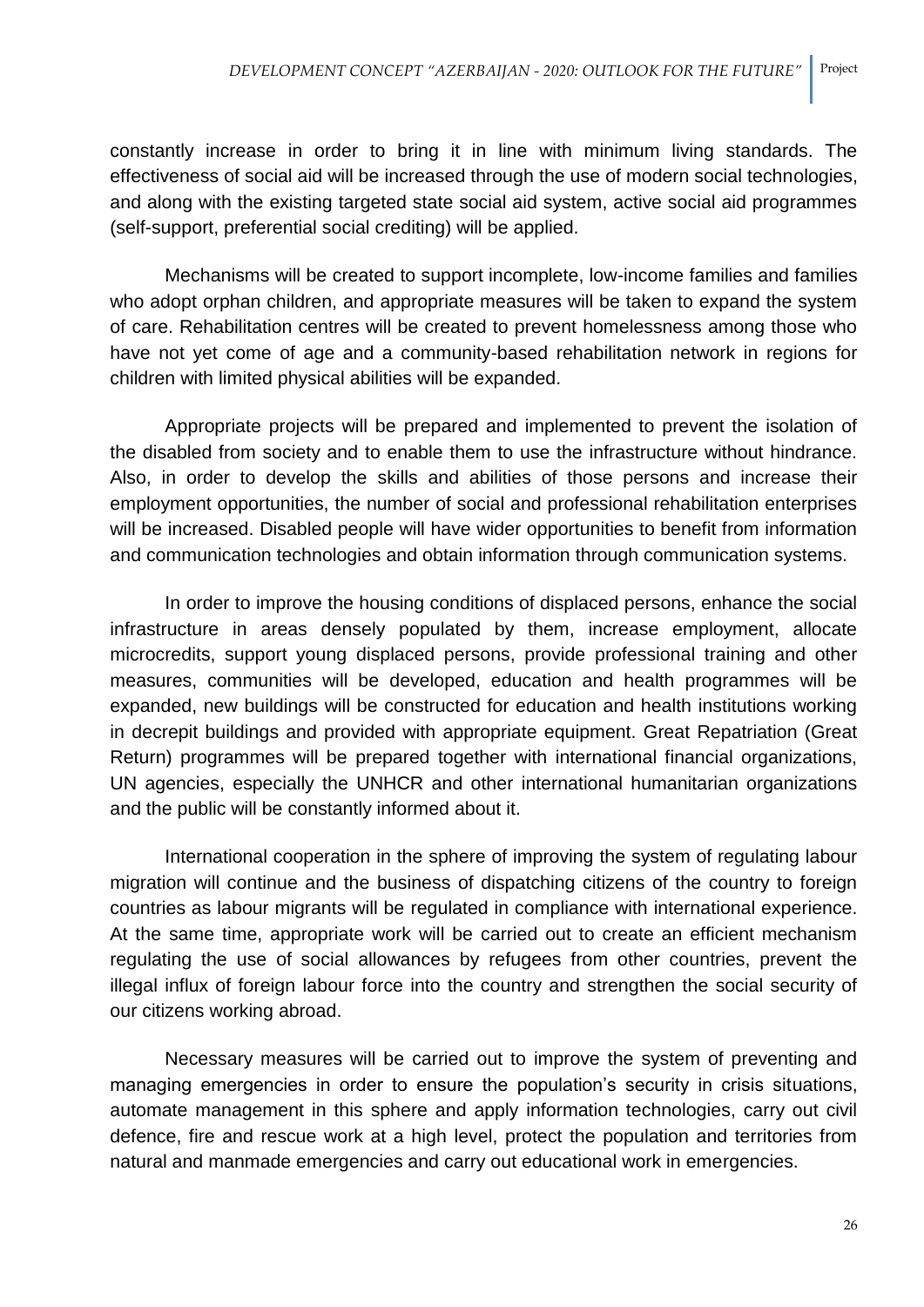## *7.4 The provision of gender equality and the development of family*

The gender problem in the country will remain in the centre of attention and appropriate measures will be taken to resolve it. The main direction of the state policy in this sphere will be to take measures to prevent gender violence, create equal opportunities for women and men on the labour market, promote women at work and expand their opportunities to occupy leading positions.

The strengthening of the social security and protection of mothers and children, the facilitation of childcare for working parents in compliance with the ratified ILO Convention "On Workers with Family Responsibilities", increasing the number of kindergartens and the development of the family planning service will be supported.

A number of special documents will be adopted to implement the above tasks. In this connection, it is planned to draft "Azerbaijan's family strategy", a national action plan on gender equality, a children's code and a national children's strategy. Along with that, an institute of "family psychiatrists", help centres and shelters for women subjected to domestic violence, and a system to monitor evasion of education and early marriages will be created.

## *7.5 The development of youth potential and sports*

In order to ensure a healthy and active lifestyle for the Azerbaijani youth and their integration into society, a strategy for the development of the Azerbaijani youth in 2013- 2020, a national strategy for the development of physical training and sports in 2012-2020 and a state programme covering 2013-2016 will be prepared and implemented.

The legislative base in this sphere will be constantly updated, advisory councils of young people will be set up under heads of the executive authorities in districts (cities) to support the systemic development of physical training and sports, and local municipal bodies will be actively involved in organizing, conducting and developing the physical training and sports business.

In order to meet the demand of young people and young families for housing, the terms of social mortgages will improve and reaction and training centres will be opened for young people with limited physical abilities.

The network of information and counselling services for young people, especially those living in remote and rural areas will be expanded. In order to develop the working skills of the younger generation and to ensure that young people quickly learn labour and economic issues, effective forms and methods will be implemented. Young specialists who graduate from Azerbaijani and foreign institutions of education will be encouraged to work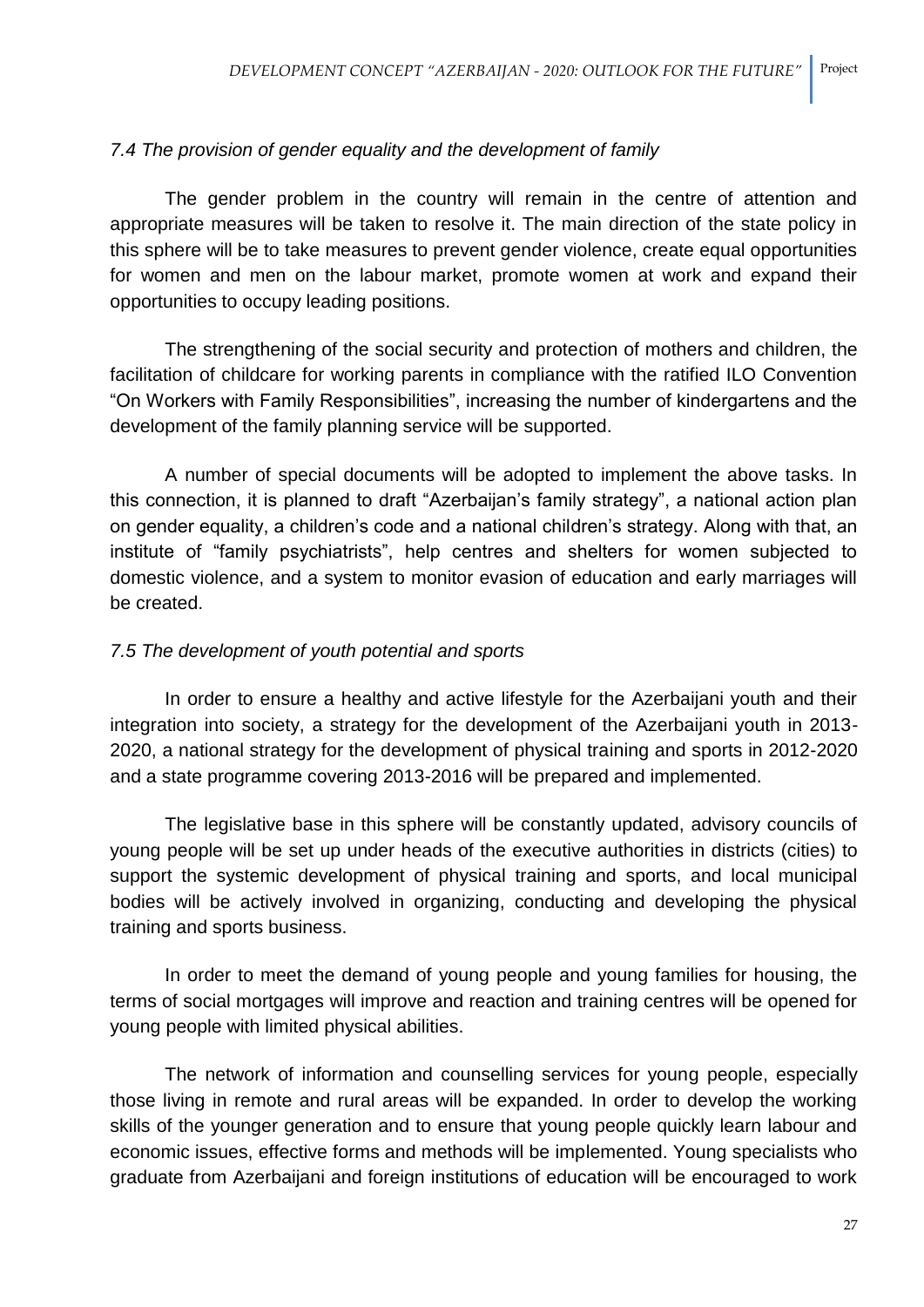in regions of Azerbaijan, and in this connection, additional social mechanisms (rise in allowances and wages, allocation of service apartments, etc.) will be created and applied.

By 2020, training and appropriate sports bases will be created for republican sports federations, sports clubs (professional clubs) and children's and youth sports schools. Work to strengthen the logistical base of physical training and sports institutions will continue, while staff training will improve and the social protection of specialists working in this sphere will strengthen.

### **8. The improvement of legislation and strengthening of institutional potential**

In order to achieve the goals stipulated by the concept, consistent measures will be carried out to improve the legislation and strengthen the appropriate institutional potential.

In improving the legislation, the principle of effective state regulation, which ensures healthy competition in market economy conditions, will be taken as a basis. The improvement of the business environment and priorities of bringing the national legislative basis in line with the requirements of the international trade system will be the focus of attention, while executive discipline and the supervisory system will be strengthened in order to ensure the supremacy of the law.

Legislation will be improved and effective measures will be taken against copyright violations, including piracy and counterfeit products.

The activities of the law-enforcement agencies will be brought in line with modern requirements, while the principles of transparency and openness will be taken as a basis in their activities. The court infrastructure will be improved, these activities will include electronic services, and citizens' right to justice will increase. Increasing citizens' (especially those living in regions) legal awareness will always be the focus of attention.

In terms of implementing the goals stipulated by the concept, the strengthening of institutional potential will include three main directions: the development of human resources in the state-owned sector, the expansion of the activities of the electronic government and the continuation of institutional reforms.

The strengthening of public servants' social protection and social security system, the expansion of the fight against corruption, the strengthening of the potential of municipalities, the training of specialized staff in the sphere of municipal administration, measures to support the activities of non-government organizations, especially in regions, will continue.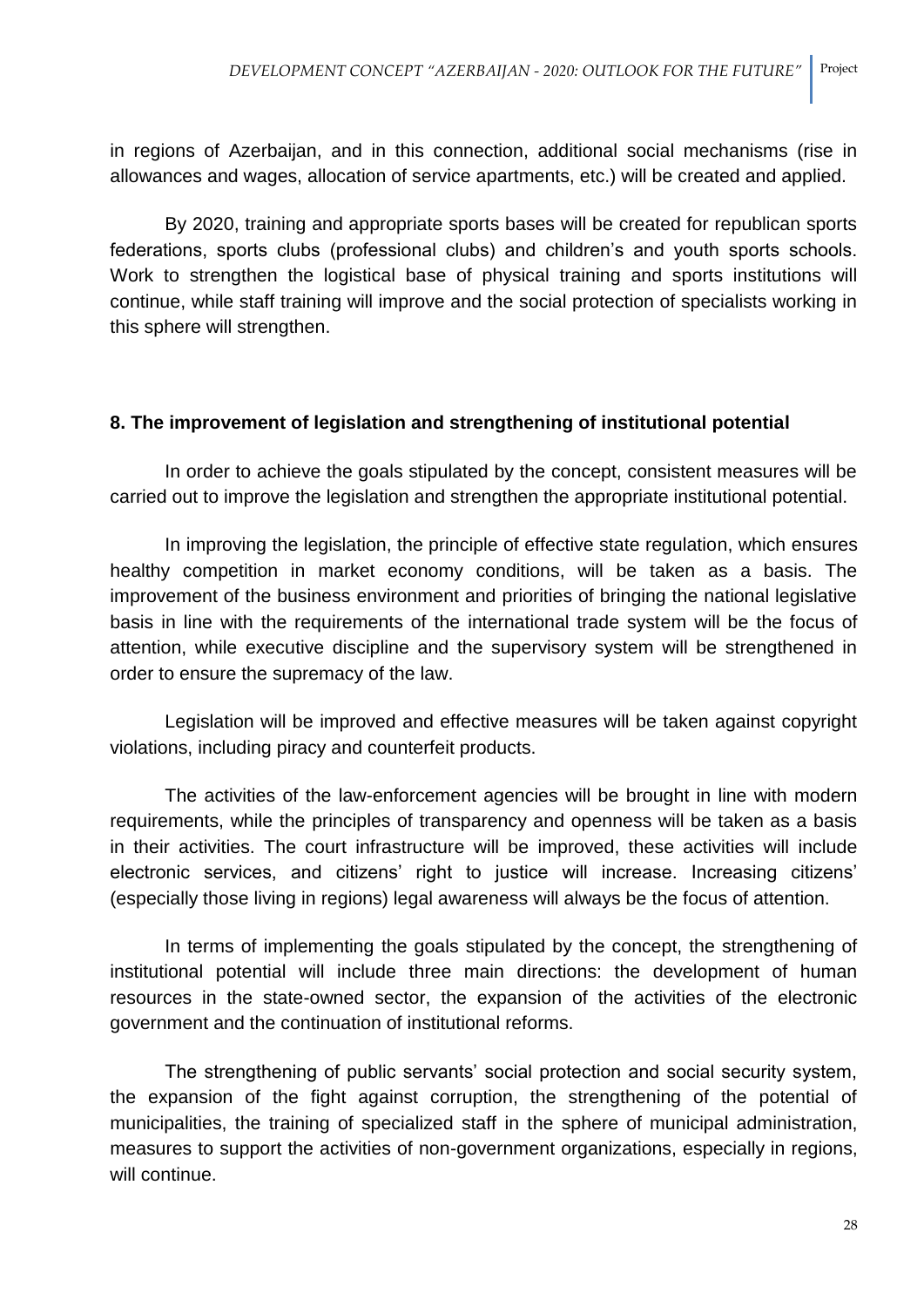Special attention will be paid to the division of state resources between priority state services and to their efficient and economical use. As an important and integral part of democratic and transparent governance and in line with the principles of equality, neutrality and openness, citizens' rights to access information disseminated by the state will increase and a number of services in the state sector will be handed over to private enterprises specializing in appropriate spheres.

In line with the concept, complex measures will continue to improve methods and mechanisms of governance in government agencies and to ensure that citizens and organizations can use services in a simple, easy and free manner, while the number of state services provided to the public through electronic channels will increase.

Necessary measures will continue to protect the domestic market from hazardous products, to eliminate technical obstacles in trade, bring the system of standardization, which is of importance in the development of trade, in line with international requirements and to improve and develop it.

Based on international experience, it is planned that every government agency and enterprise will prepare and implement a strategic plan in order to determine the priority development goals of government agencies and enterprises in spheres of activity, to bring those goals in line with relevant state programmes and effectively implement them.

# **9. The development of civil society**

The rapid socio-economic development of Azerbaijan and the ensuring of national interests make it necessary to deepen democracy even further, constantly modernize relations between the state and civil society institutions and stimulate the activities of NGOs. During the period when the concept is implemented, the development of civil society and the state policy to enhance cooperation between government agencies and civil society institutions will continue.

To this end, "a national action plan on the development of civil society" will be prepared and implemented. The programme will provide for the preparation and adoption of new legislative acts that stimulate the development of civil society and the support of the state and private sector for civil society, an increase in financial aid to NGO projects and programmes, the creation of "NGO houses" and education centres and other issues.

NGOs' substantiated proposals on the improvement of mechanisms of cooperation between the state and public organizations and on alternative solutions to problems in various spheres of public life will be the focus of attention. NGOs will be involved in the preparation of state programmes of special importance and will closely participate in the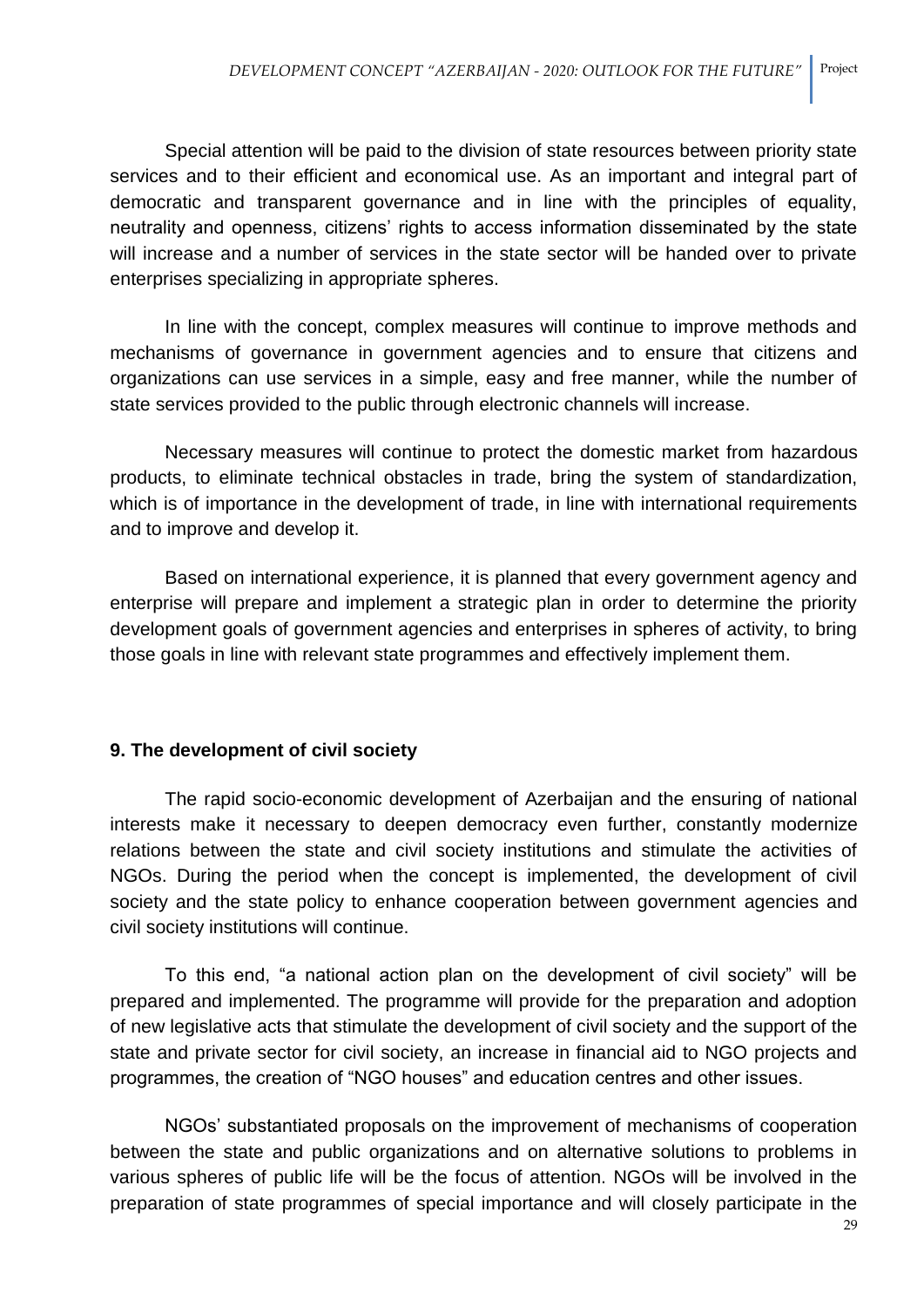work of public commissions. NGOs' potential in informing the world public and international organizations about the fair position of our country on the Armenian-Azerbaijani Nagorno-Karabakh conflict will be used more effectively.

In order to develop civil society, it is important to stimulate the private sector's donor activity and achieve an institutional level in this sphere. The creation of a national donor institute will give an impetus to the formation of corporate culture of social responsibility and increase social investment programmes by transnational companies and large business organizations. In order to achieve this, a strategy and state programme on corporate responsibility will be prepared and appropriate changes will be made to the legislation.

The consideration and application of civil society initiatives during the period when the concept will be implemented will deepen mutual relations between government agencies and NGOs, while the number of NGOs in regions will increase and their materialtechnical base will strengthen.

In the long-term implementation of the concept, measures aimed at developing freedom of speech and information will continue, the national legislative basis regulating the activities of the information and mass media will be improved in line with international standards, and comprehensive support will be given to strengthen the economic independence of the mass media, increase their potential and ensure their leading position in global information space.

Necessary measures will be taken to determine and implement priorities in the information sector in the current period when a trans-border informationtelecommunications network and information society are taking shape, and the study and application of modern methodological and technical innovations will speed up. Increasing the quantity and quality of national information resources in the global network, expanding their coverage area and strengthening their ability to influence international public opinion will be one of the main tasks.

As an effective means of forming and expressing public opinion in the modern period, the role and importance of the mass media in society are high. For this reason, the implementation of legal, economic, organizational and technological measures aimed at balancing the interests of persons, society and the state in their activities and ensuring information security are one of the major directions of the state's information policy.

Along with stimulating new manifestations in the information sector, the Azerbaijani state will also continue to effectively organize the activities of traditional information resources and support the strengthening of their logistical basis. In compliance with the "Concept of state support for the development of the mass media in the Azerbaijan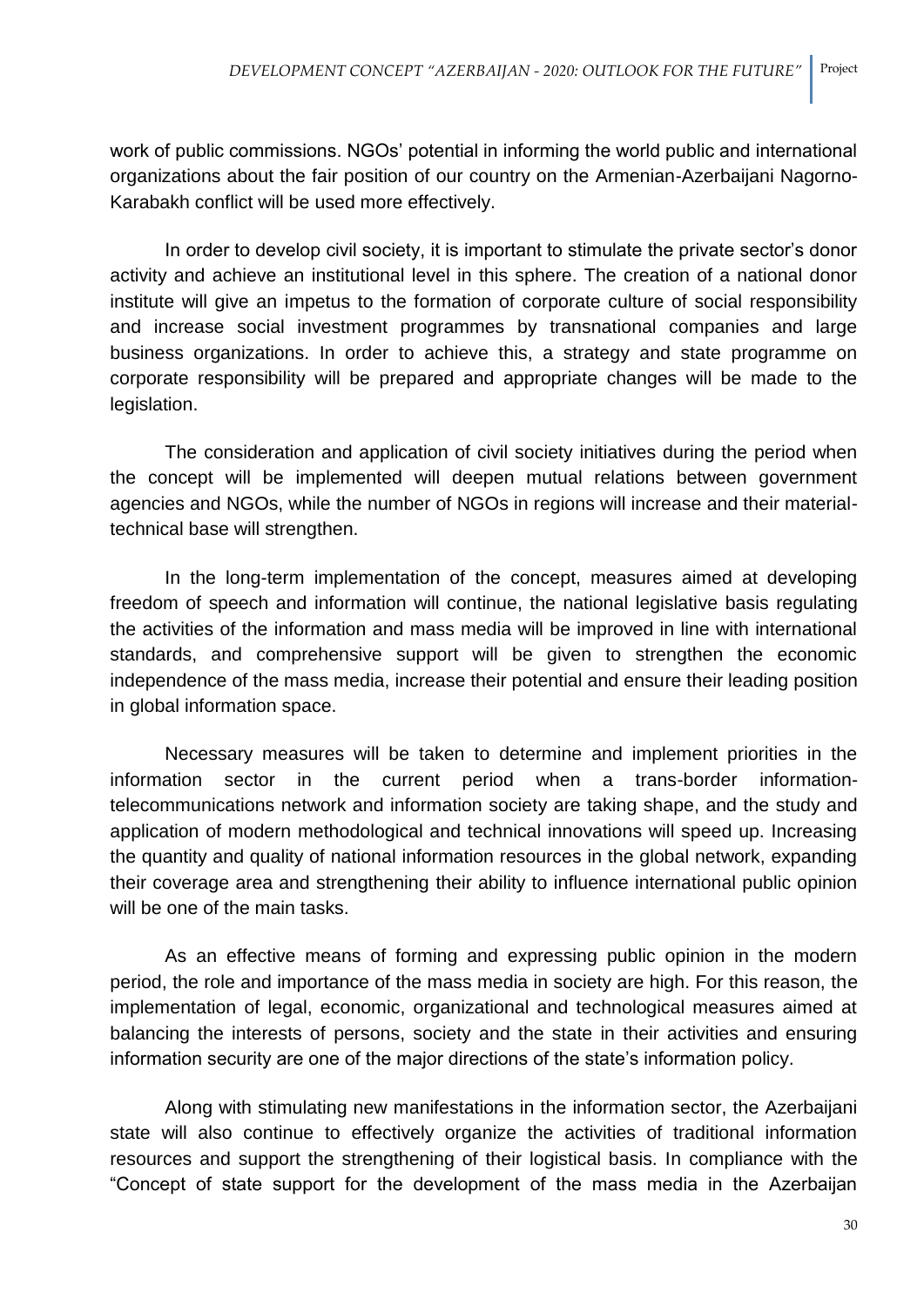Republic", along with funding for media projects, they will also receive subventions, subsidies and preferential loans through the Fund of State Support for the Development of the Mass Media under the President of the Azerbaijan Republic. In order to develop the media operating in regions of Azerbaijan, editorial offices will be given targeted aid, and the creation of "Press Houses" and regional publishing houses will be supported. In order to ensure the economic independence of the mass media, the expansion of the advertisement market will be stimulated and problems existing in this sphere will be eliminated.

The state policy of strengthening the social security of mass media employees and solving their housing problems will have a sustainable nature.

Increasing the professionalism of journalists is one of the main conditions for forming a democratic and responsible press. In order to achieve the tasks that have been set, attention to the training of journalistic staff will be increased, and joint events will be continued with international organizations and foreign media organizations in order to increase the professionalism of Azerbaijani journalists.

In line with the law of the Azerbaijan Republic "On access to information" adopted in 2005, the activities of structural sections of government agencies responsible for providing information will be improved and Internet information resources will be developed. Measures will be stepped up to ensure the rights of the mass media to access and disseminate information, to increase mutual trust between government agencies and the media and to strengthen cooperation.

### **10. The protection and effective management of cultural heritage**

Necessary work will be carried out to promote the rich traditions and customs of the Azerbaijani people, maintain national holidays and ceremonies, reconstruct historical symbols and legends, promote national music and dances, maintain oral folklore, restore national games and performances, develop the rich traditions of painting, decorative and miniature arts, study samples of Azerbaijani arts kept in the world's influential museums, prove their belonging to Azerbaijan, and promote our arts in UNESCO, ISESCO, TÜRKSOY and other international organizations.

Taking into account the illegal misappropriation and groundless losses of integral parts of non-tangible cultural heritage, additional measures will be carried to maintain creative achievements and innovations generated collectively and handed down from one generation to another and include samples of folklore and traditional knowledge on the UNESCO special list. Also, national legislation in this sphere will be maintained in a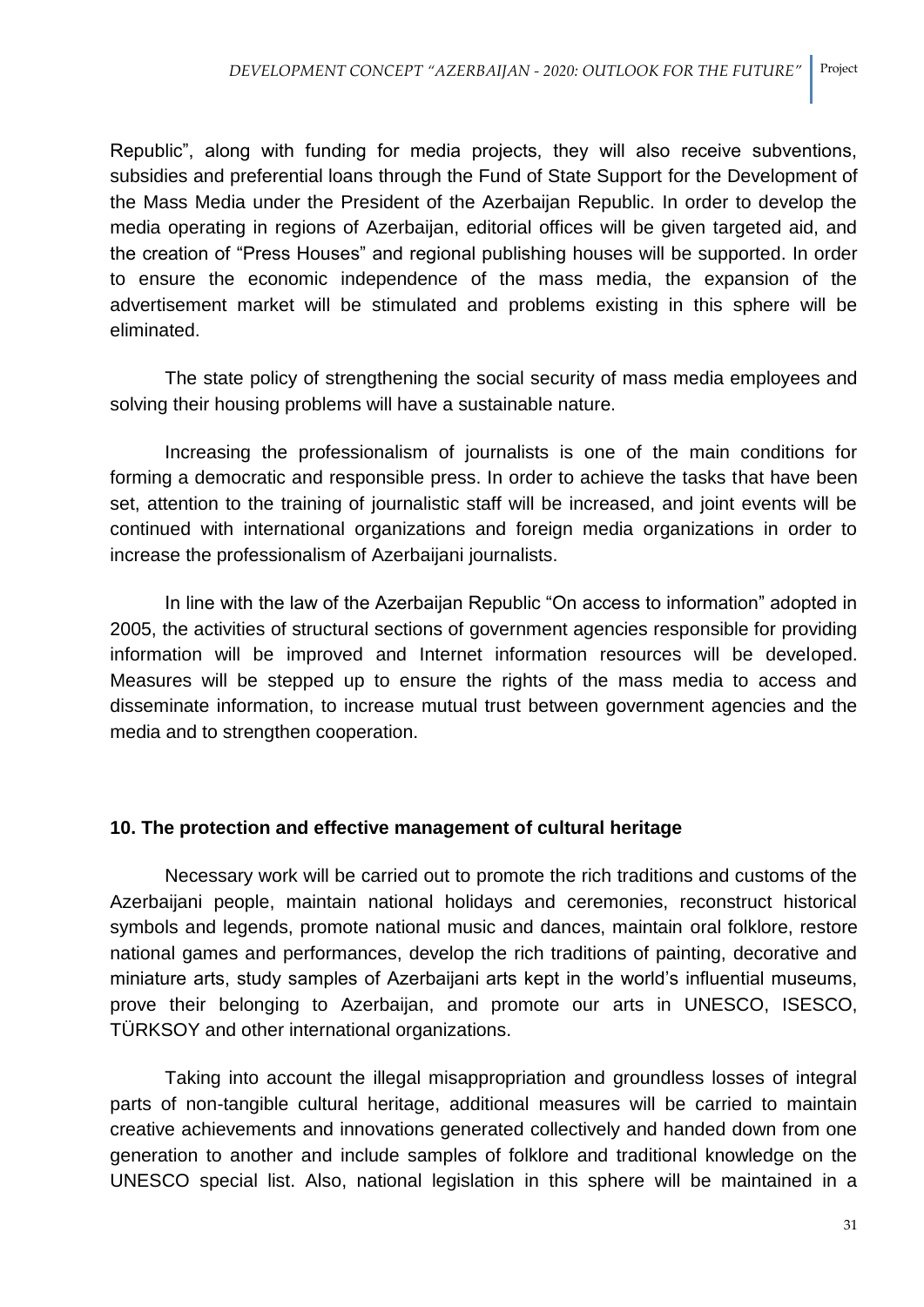complex manner, copyright and related rights will be protected and participation in the application and development of the international legal base will be ensured. Systemic measures will be taken to establish the logistical basis in the sphere of culture in line with modern standards, make wide use of information and communication technologies, increase efficiency in the use of funding allocated from the state budget and use funding from legal sources. Along with that, necessary work will be carried out to create an educational course on culture at institutions of the system of paid cultural services and at institutions of secondary and higher education.

In order to adopt a state programme on the restoration and protection of immovable historical and cultural monuments and improvement and development of the activities of cultural reserves in 2013-2020, a single electronic database and register will be created in this sphere.

In order to protect and effectively manage archaeological heritage, necessary work will be carried out to support the activities of organizations studying archaeological heritage in our country, complete the study of archaeological zones and sites of ancient cities and use those territories for cultural and tourist purposes.

Taking into account social, economic and cultural development in the republic, a new approach will be taken to the museum business, and in order to ensure the complete protection of items kept in museums, an electronic database on museum items and a centralized information system of museums will be created in line with international standards. Work will continue to refurbish and build museums, strengthen their logistical base and create new museums.

Work to collect material in order to return museum items stolen in the occupied territories, to study exhibits of Azerbaijani origin kept at world museums and prove their belonging to Azerbaijan will continue.

Along with the development of mechanisms of cultural-political support for the nontangible cultural heritage of Azerbaijan, consistent measures will be taken to organize spheres such as the study of regional history, folklore and popular applied arts, and international promotion in this field will be a priority task.

A special programme and action plan will be drafted and implemented to familiarize the countries of the world with the Azerbaijani language, Azerbaijani culture and history.

An action plan will be developed to expand the ability of special social groups in the country to use cultural facilities and services. Also, necessary work will be carried out to prepare appropriate state programmes on the printing and book business, develop the country's library information network, provide libraries with literature and modern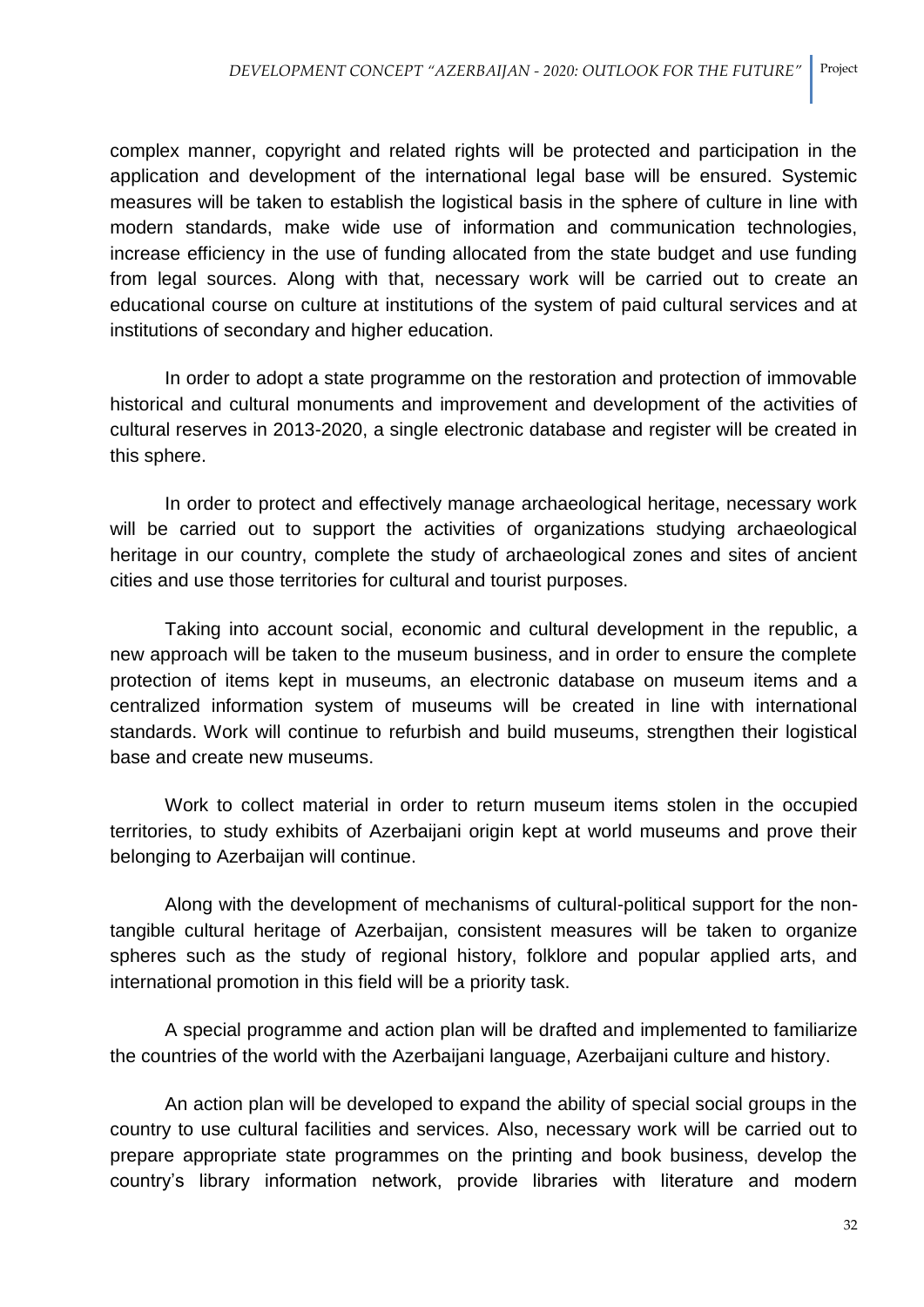information carriers and increase state support for private entities operating in the cultural sphere.

### **11. Environmental protection and ecological issues**

One of the main targets of the concept is to achieve sustainable socio-economic development from an ecological point of view. The necessary measures will be continued in the future to protect biodiversity, neutralize the negative impact of the fuel-energy complex on the environment, eliminate the pollution of the sea and its basin and protect them, restore green areas and effectively protect the existing resources.

In the sphere of creating and restoring forests, the correlation of forests to common areas will increase, road-protecting green areas will be created to protect roadside areas and the atmosphere and to reduce traffic noises. National standards will be prepared and applied in line with European standards adopted on poisonous substances released into the atmosphere.

During the period covered by the concept, it is planned to bring the amount of energy used for the production of one unit of GDP and the amount of carbon dioxide in line with the appropriate indicator of member countries of the Organization for Economic Cooperation and Development, and this is important in terms of implementing the development goals of the millennium.

Necessary work will be carried in order to save, neutralize and utilize raw materials, make effective use of natural reserves, protect the environment and apply technologies that produce little or no waste. Progressive methods will be used to manage waste and enterprises will be established to recycle industrial and domestic waste.

Zones where emergencies are expected due to floods will be identified and forecasts will be regularly made to be used by relevant organizations.

In order to make effective use of land resources, measures will be implemented to prevent desertification, rehabilitate lands that have become unusable as a result of the activities of major industrial and mining enterprises, improve the system of using lands suitable for agriculture and strengthen the protection of lands from anthropogenic contamination.

Over the past 10 years, Azerbaijan's urban population has relatively increased. The tendency towards urbanization is expected to continue in the coming years, and this puts forward new requirements for the formation of the urban infrastructure. Requirements for environmental protection will be prioritized to prevent damage to the environment during